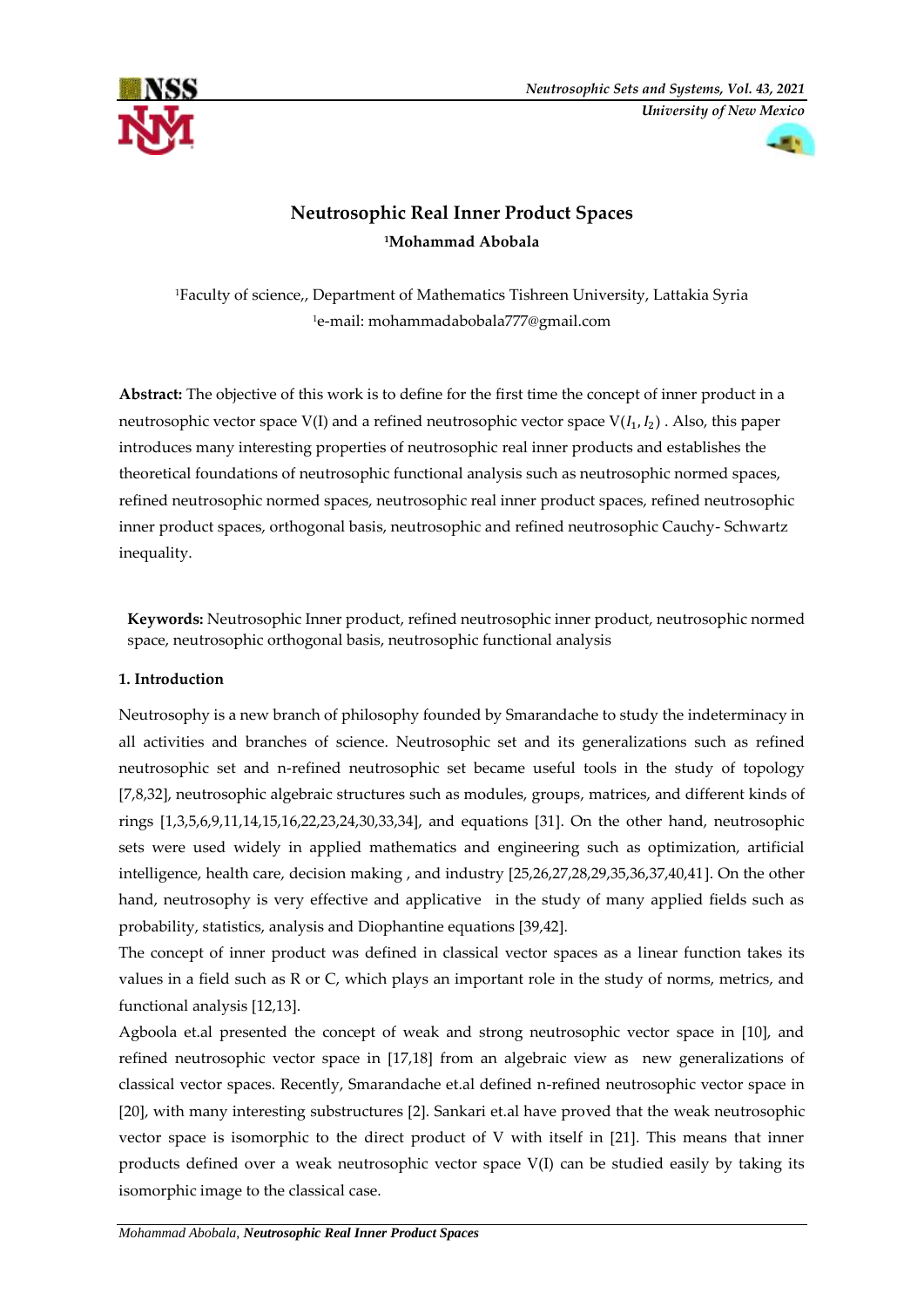In this work, we aim to extend classical real inner product to the neutrosophic and refined neutrosophic case. We define the concept of inner product over a strong neutrosophic vector space V(I) and over a strong refined neutrosophic vector space  $V(I_1, I_2)$  and we study its basic properties, which is considered as a first step in the theory of neutrosophic functional analysis.

The main result of this work is to prove that Cauchy-Schwartz inequality is still true in neutrosophic and refined neutrosophic spaces.

One of the most difficulties is that neutrosophic and refined neutrosophic real numbers has no order

relation, so that we define an order relation, so we can study inequalities between such numbers.

#### **Motivation**

We regard that there is not a strict definition of inner products in neutrosophic systems based on neutrosophic spaces, thus our motivation is to close this important research gap by defining the basic theoretical concepts of functional analysis based on neutrosophic numbers and spaces.

## **2. Preliminaries**

## **Definition 2.1 : [10]**

Let  $(V, +, .)$  be a vector space over the field K,  $(V(I), +, .)$  is called a weak neutrosophic vector space over the field K, and it is called a strong neutrosophic vector space if it is a vector space over the neutrosophic field K(I).

Elements of V(I) have the form  $x + yI$ ;  $x, y \in V$ , i.e V(I) can be written as  $V(I) = V + VI$ .

## **Definition 2.2 : [10]**

Let V(I) be a strong neutrosophic vector space over the neutrosophic field K(I) and W(I) be a non empty set of  $V(I)$ , then  $W(I)$  is called a strong neutrosophic subspace if  $W(I)$  is itself a strong neutrosophic vector space.

## **Definition 2.3 : [10]**

Let  $U(I)$ ,  $W(I)$  be two strong neutrosophic subspaces of  $V(I)$ , then we say that  $V(I)$  is a direct sum of U(I) and W(I) if and only if for each element  $x \in V(I)$ , then x can be written uniquely as  $x = y + z$  such  $y \in U(I)$  and  $z \in W(I)$ 

#### **Definition 2.4 :[10]**

Let  $v_1, v_2, v_s \in V(I)$  and  $x \in V(I)$ , we say that x is a linear combination of  $\{v_i; i = 1, s\}$  if

 $x=a_1v_1+\cdots+a_sv_s$  such  $a_i \in K(I)$ .

The set {  $v_i$ ;  $i = 1..s$ } is called linearly independent if  $a_1v_1 + \cdots + a_sv_s = 0$  implies  $a_i = 0$  for all i.

#### **Theorem 2.5 : [10]**

If  $\{v_1, ..., v_s\}$  is a basis of V(I) and  $f: V(I) \to W(I)$  is a neutrosophic vector space homomorphism, then  $\{f(v_1), \ldots f(v_s)\}\)$  is a basis of W(I).

#### **Definition 2.6: [13]**

Let V be a vector space over the field R, consider the following function  $g: V \times V \to R$ , then g is called real inner product if and only if:

(a)  $g(a, a) \ge 0, g(a, a) = 0$  if and only if  $a = 0$ .

 $(b)g(a, b) = g(b, a).$ 

(c)  $g(ma + nb, c) = mg(a, c) + ng(b, c)$ . For all  $a, b, c \in V, m, n \in R$ .

V is called a real inner product space.

#### **Definition 2.7: [12]**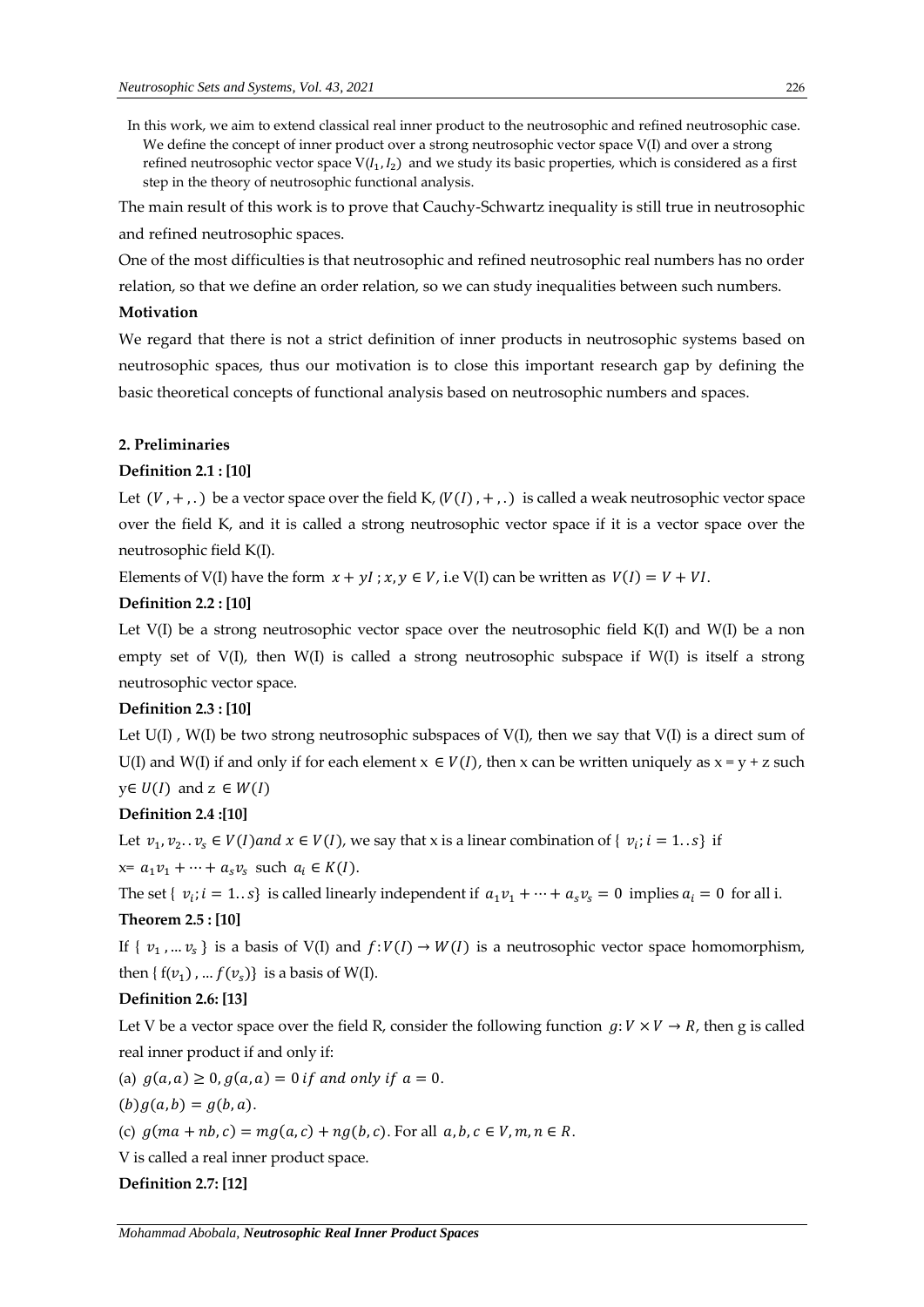Let V be a real inner product space, the norm of any element  $x \in V$  is defined as follows:  $||x|| = \sqrt{g(x, x)}$ .

#### **Definition 2.8: [13]**

Let V be any vector space over the field R, the function  $|| \cdot ||: V \rightarrow R$  is called a norm if and only if:

(a)  $||x|| \ge 0$ ,  $||m \cdot x|| = |m|$ .  $||x||$ .

 $(b)$ ||x + y||  $\leq$  ||x|| + ||y|| for all  $x, y \in V$  and  $m \in R$ .

(c)  $||x|| = 0$  if and only if  $x = 0$ .

Theorem 2.9: [12] (Cauchy- Schwartz inequality)

Let V be any real inner product space. Then  $|g(x, y)| \le ||x|| ||y||$  for all  $x, y \in V$ .

# **3. Neutrosophic inner product spaces**

First of all, we shall define a partial order relation  $(\le)$  on the neutrosophic field of real numbers

 $R(I).$ 

#### **Definition 3.1: [39]**

Let  $R(I) = \{a + bl; a, b \in R\}$  be the real neutrosophic field, we say that  $a + bl \leq c + dl$  if and only

if  $a \leq c$  and  $a + b \leq c + d$ .

#### **Theorem 3.2: [39]**

The relation defined in Definition 3.1 is a partial order relation.

## **Remark 3.3:**

According to Theorem 3.2, we are able to define positive neutrosophic real numbers as follows:

 $a + bI \ge 0 = 0 + 0$ . I implies that  $a \ge 0$ ,  $a + b \ge 0$ .

Absolute value on R(I) can be defined as follows:

 $|a + bI| = |a| + |a| + |a| - |a|$ , we can see that  $|a + bI| \ge 0$ .

#### **Example 3.4:**

 $x = 2 - I$  is a neutrosophic positive real number, since  $2 \ge 0$  and  $(2 - 1) = 1 \ge 0$ .

 $2 + I \ge 2$ , that is because  $2 \ge 2$  and  $(2 + 1) = 3 \ge (2 + 0) = 2$ .

## **Definition 3.5:**

Let V be a vector space over R, V(I) be its corresponding strong neutrosophic vector space over  $R(I)$ .

Let  $f:V(I) \times V(I) \rightarrow R(I)$  be a map, we call it a neutrosophic real inner product if it has the following properties:

(a) 
$$
f(x, y) = f(y, x)
$$
.

 $(b) f(x, x) \ge 0$ , if  $f(x, x) = 0$  if and only if  $x = 0$ .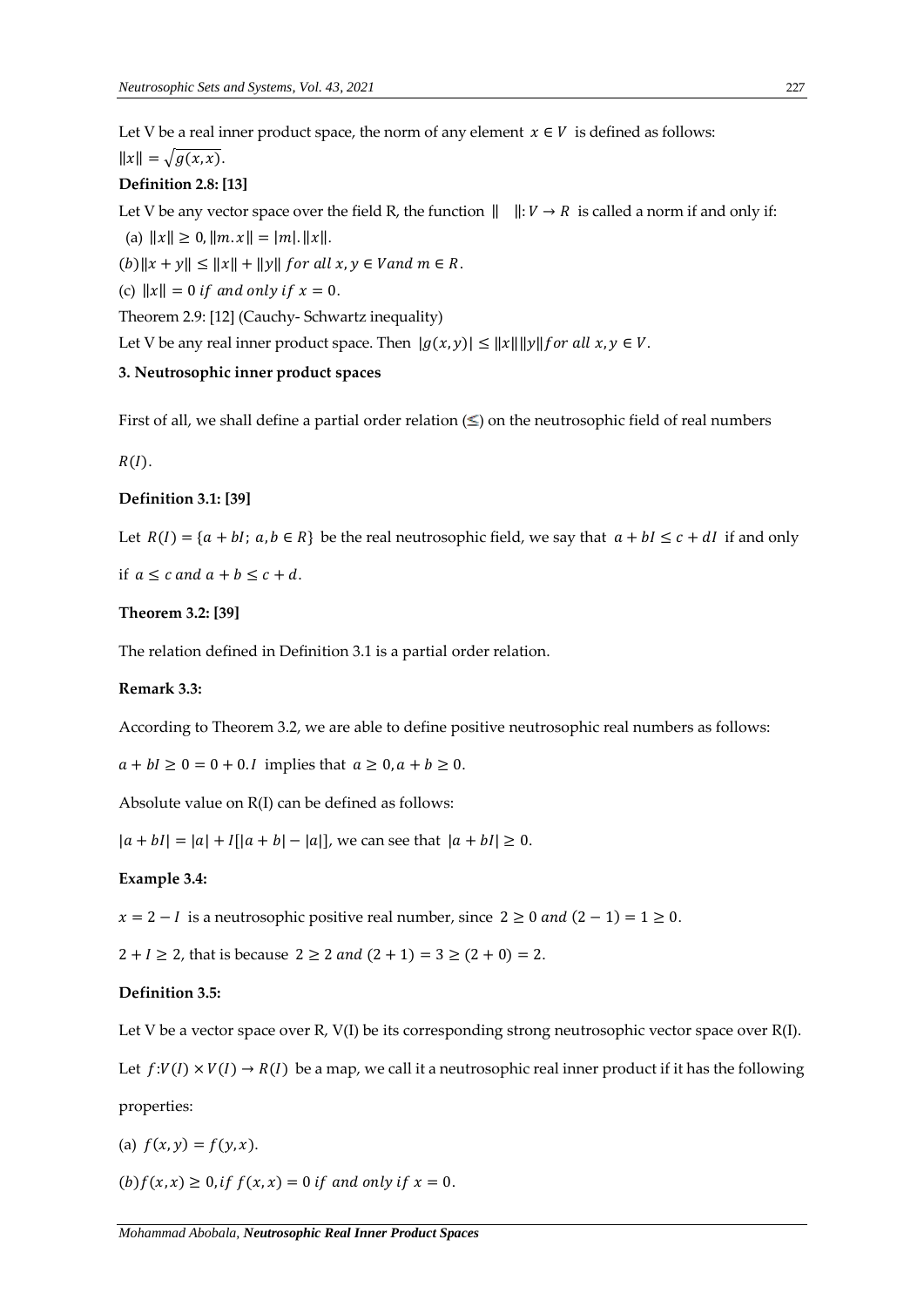(c)  $f(ax + by, z) = af(x, z) + bf(y, z)$  for all  $x, y, z \in V(I), a, b \in R(I)$ .

V(I) is called a neutrosophic real inner product space.

#### **Definition 3.6:**

Let V(I) be any neutrosophic real inner product space, consider any two elements  $x, y \in V(I)$ . We say that  $x+y$  if and only if  $f(x, y) = 0$ .

Now, we suggest a kind of real neutrosophic inner products which can be derived from any classical inner product on the space V.

## **Theorem 3.7:**

Let V be any inner product space over R, consider  $g: V \times V \to R$  as its inner product. Then the corresponding neutrosophic strong vector space  $V(I)$  has a neutrosophic real inner product. Proof:

We define  $f: V(I) \times V(I) \rightarrow R(I); f(a + bI, c + dI) = g(a, c) + I[g(a + b, c + d) - g(a, c)]$  for all  $a +$  $bl, c + dl \in V(I)$ . We prove that f is a neutrosophic inner product.

Let  $x = a + bl$ ,  $y = c + dl$ ,  $z = m + nl \in V(I)$ , hence a, b, c, d, m,  $n \in V$ , let  $t = k + sl$ ,  $l = r + pl \in V$  $R(I)$ , we have

 $f(x, y) = f(a + bI, c + dI) = g(a, c) + I[g(a + b, c + d) - g(a, c)]$ 

 $g(c, a) + I[g(c + d, a + b) - g(c, a)] = f(y, x).$ 

 $f(x, x) = g(a, a) + I[g(a + b, a + b) - g(a, a)] \ge 0$ , that is because  $g(a, a) \ge 0$  and  $[g(a + b, a + b) - g(a, a)] = 0$  $g(a, a) + g(a, a) = g(a + b, a + b) \ge 0.$ 

 $f(x, x) = 0$  implies  $g(a, a) + I[g(a + b, a + b) - g(a, a)] = 0$ , hence  $g(a, a) = 0$  and  $g(a + b, a + b)$ 

 $(b) = 0$ , thus  $a = 0$  and  $a + b = 0$ , so that  $a = b = 0$  and  $x = 0$ .

Now, we shall compute  $tx + ly$ .

$$
tx = ka + I[kb + sa + sb] = ka + I[(k + s)(a + b) - ka], ly = rc + I[rd + pc + pd] = rc +
$$

$$
I[(r+p)(c+d)-rc],
$$
 hence

 $tx + ly = [ka + rc] + I[(k + s)(a + b) - ka + (r + p)(c + d) - rc],$ 

$$
f(tx + ly, z) = g((ka + rc, m)) + I[g((k + s)(a + b) + (r + p)(c + d), m + n) - g((ka + rc), m)] =
$$

$$
kg(a,m) + rg(c,m) + I[(k+s)g(a+b,m+n) + (r+p)g(c+d,m+n) - kg(a,m) - rg(c,m)].
$$

On the other hand we have: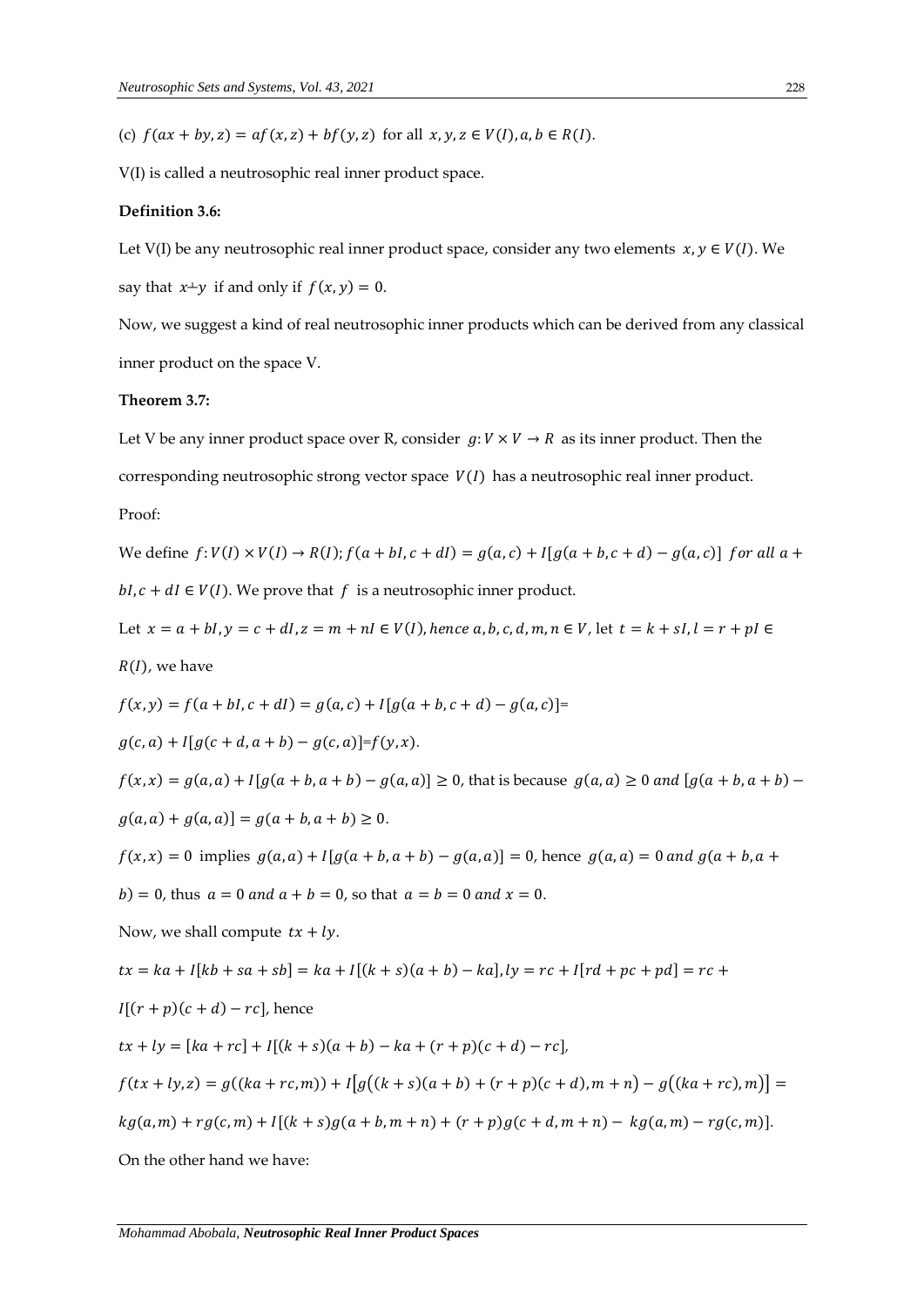$t. f(x, z) = (k + sI) \cdot [g(a, m) + I[g(a + b, m + n) - g(a, m)] = k. g(a, m) + I[k. g(a + b, m + n)$  $k. g(a, m) + s. g(a, m) + s. g(a + b, m + n) - s. g(a, m) = k. g(a, m) + I[k. g(a + b, m + n)$  $k. g(a, m) + s. g(a + b, m + n)].$  $lf(y, z) = (r + pl)$ .  $[g(c, m) + I[g(c + d, m + n) - g(c, m)] = r$ .  $g(c, m) + I[r, g(c + d, m + n) - g(c, m)]$  $r. g(c, m) + p. g(c, m) + p. g(c + d, m + n) - p. g(c, m) = r. g(c, m) + I[r. g(c + d, m + n)$  $r. g(c, m) + p. g(c + d, m + n)].$ 

Now, we can find that

 $f(tx + ly, z) = tf(x, z) + lf(y, z)$ , thus f is a neutrosophic inner product.

### **Definition 3.8:**

(a) The neutrosophic real inner product introduced in Theorem 3.7 is called the canonical neutrosophic real inner product generated by  $g$ .

(b) Let V be any vector space over R, with a classical real inner product  $g$ , V(I) be its corresponding neutrosophic strong vector space, let  $f$  be the canonical inner product generated by  $g_t$ , the canonical norm of  $x = a + bI$  is defined as follows:

$$
||x = a + bI|| = \sqrt{f(x, x)}.
$$

## **Theorem 3.9:**

Let V be any vector space over R, with a classical real inner product  $g$ , V(I) be its corresponding neutrosophic strong vector space, let  $f$  be the canonical inner product generated by  $g$ , we have

(a)  $||x|| = ||a|| + I[||a + b|| - ||a||]$  for all  $x = a + bI \in V(I)$ .

(b) For  $x = a + bI$ ,  $y = c + dI$ ,  $x+y$  if and only if  $a + c$ , and  $a + b + c + d$ .

(c)  $\|a + bI\| = 1$  if and only if  $\|a\| = \|a + b\| = 1$ .

(d) If  $||a + bI|| = 1$ , then  $g(a, b) \le 0$ .

#### Proof:

(a) We use definition 3.8 to compute  $\|a + bI\|^2 = f(a + bI, a + bI) = g(a, a) + I[g(a + b, a + b) -$ 

$$
g(a,a)]=
$$

 $\|a\|^2 + I\|a + b\|^2 - \|a\|^2.$ 

Now, we prove that  $\sqrt{f(x, x)} = ||a|| + I||a + b|| - ||a||$ . By easy computing, we find

 $\left[ ||a|| + I(||a + b|| - ||a||) \right]^2 = ||a||^2 + I(||a + b||^2 - ||a||^2) = f(x, x)$ , thus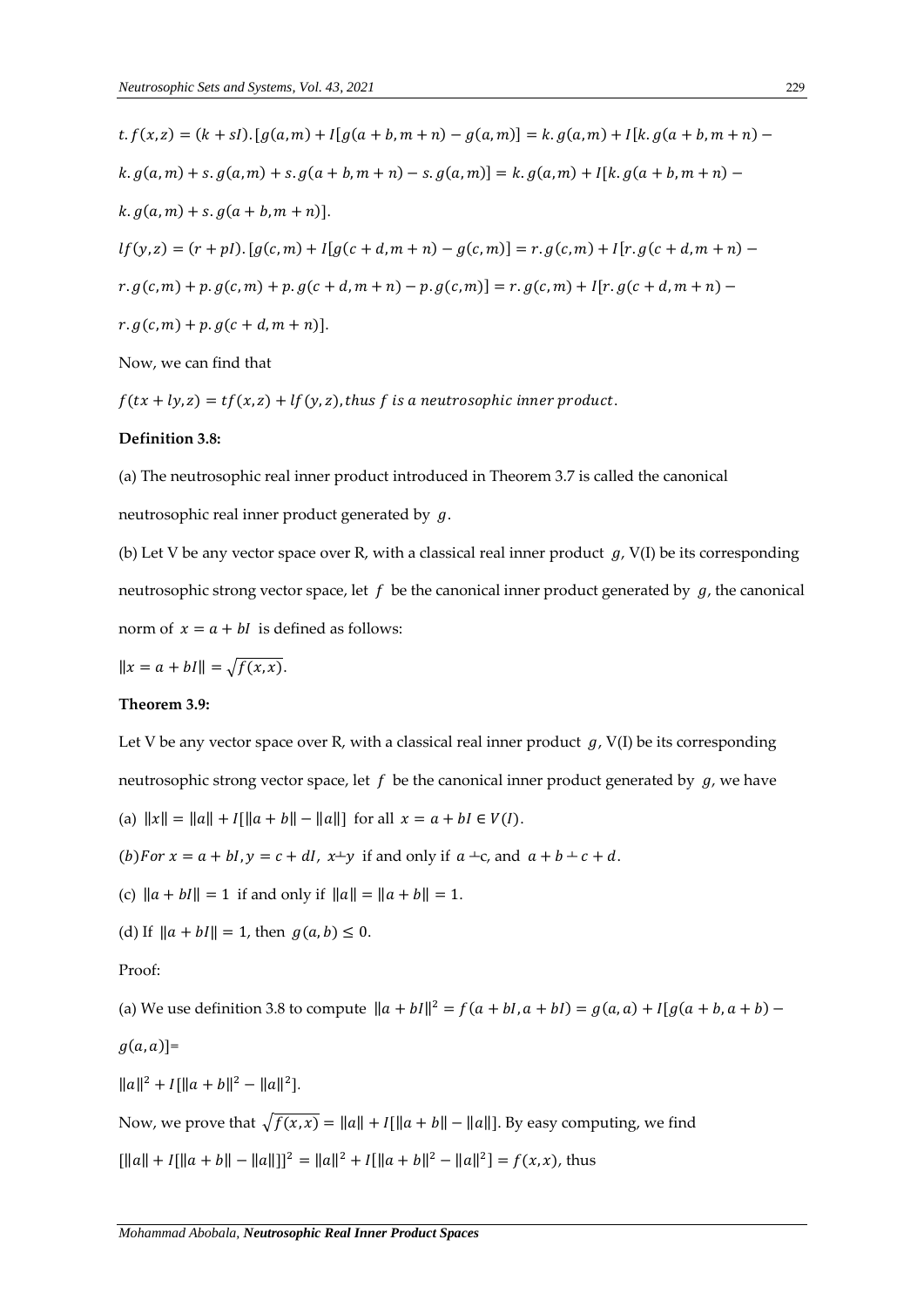$||x|| = ||a|| + I[||a + b|| - ||a||].$ 

(b)  $x+y$  if and only if  $f(x, y) = 0$ , hence  $g(a, c) + I[g(a + b, c + d) - g(a, c)] = 0$ , this implies that  $g(a, c) = 0, g(a + b, c + d) = 0$ , thus  $a + c$ , and  $a + b + c + d$ .

(c)  $\|a + bI\| = 1$  if and only if  $\|a\| + I\| \|a + b\| - \|a\| = 1$ , hence  $\|a\| = 1$ ,  $\|a + b\| - \|a\| = 0$ , thus  $\|a + b\| = \|a\| = 1.$ 

(d) By section (c), we find that  $||a + b|| = ||a|| = 1$ , this means  $g(a + b, a + b) = g(a, a) = 1$ , hence  $g(a, a) + 2g(a, b) + g(b, b) = g(a, a)$ , thus  $||b||^2 = g(b, b) = -2g(a, b) \ge 0$ , thus  $g(a, b) \le 0$ .

#### **Example 3.10:**

(a) Consider the Euclidean inner product on  $R^2$ . The corresponding canonical neutrosophic inner product on  $V(I) = R^2(I) = \{(a, b) + (c, d)I; a, b, c, d \in R\}$  is defined as follows:

$$
f[(a,b)+(c,d)I,(m,n)+(t,s)I] = g[(a,b),(m,n)] + I[g((a+c,b+d),(m+t,n+s)) -
$$

 $g((a, b), (m, n))$  =  $(a. m + b. n) + I[(a + c). (m + t) + (b + d). (n + s) - a. m - b. n]$ , where

 $a, b, c, d, m, n, s, t \in R$ .

(b) Let  $x = (1,2) + (1,0)I$ ,  $y = (-2,1) + (2,-1)I$ , we have

$$
f(x,y) = (1)(-2) + (2)(1) + I[(3)(0) + (2)(0) - (1)(-2) - (2)(1)] = 0, \text{ hence } x \perp y.
$$

 $||x|| = ||(1,2)|| + I[||(2,2)|| - ||(1,2)||] = \sqrt{5} + I[\sqrt{8} - \sqrt{5}].$ 

(c) Let  $x = (1,0) + (-1,1)I$ , we have  $||x|| = ||(1,0)|| + I[||(0,1)|| - ||(1,0)||] = 1 + I[1-1] = 1$ .

We can see that  $||(1,0)|| = ||(1,0) + (-1,1)|| = 1 = ||(1,0)||$ .

**Theorem 3.11**: (Neutrosophic Cauchy-Schwartz inequality)

Let  $x = a + bI$ ,  $y = c + dI$  any two elements in a strong neutrosophic canonical inner product vector space. Then

 $|f(x, y)| \leq ||x|| ||y||.$ 

Proof:

We have  $|f(x, y)| = |g(a, c)| + I[|g(a + b, c + d)| - |g(a, c)|].$ 

 $||x|| ||y|| = ||a|| ||c|| + I[||a|| ||c + d|| - ||a|| ||c|| + ||a + b|| ||c|| - ||a|| ||c|| + ||a + b|| ||c + d|| -$ 

 $\|c\| \|a + b\| - \|a\| \|c + d\| + \|a\| \|c\| = \|a\| \|c\| + I \|a + b\| \|c + d\| - \|a\| \|c\|$ .

By classical Cauchy – Schwartz inequality, we find  $|g(a, c)| \le ||a|| ||c||$ , and

 $|g(a + b, c + d)| \le ||a + b|| ||c + d||$ , thus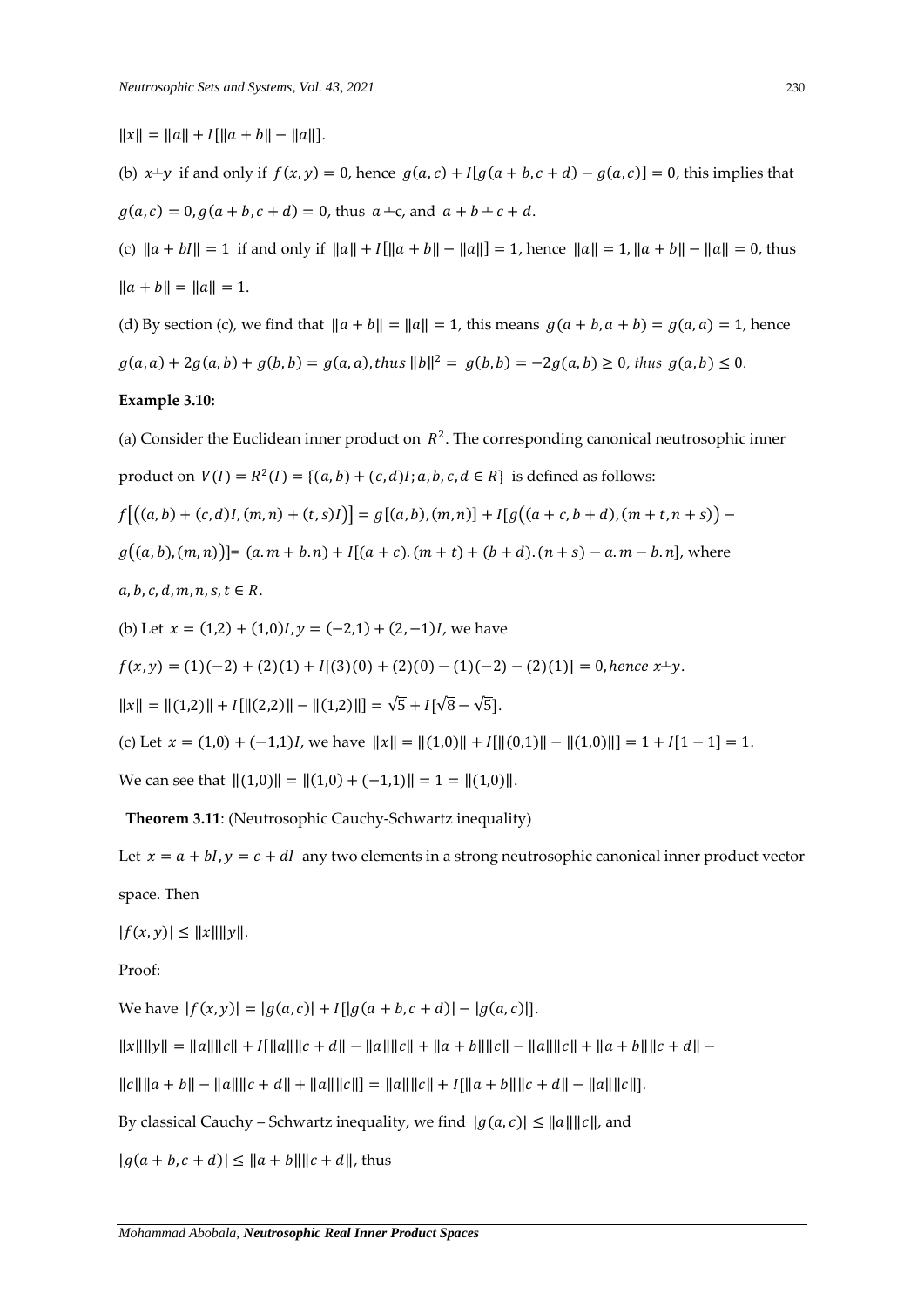$|g(a, c)| + |g(a + b, c + d)| - |g(a, c)| \le ||a|| ||c|| + |f|| |a + b|| ||c + d|| - ||a|| ||c||$ , so that

 $|f(x, y)| \leq ||x|| ||y||.$ 

#### **Example 3.12:**

(a) Consider the Euclidean inner product on  $R^2$ . The corresponding canonical neutrosophic inner product on  $V(I) = R^2(I) = \{(a, b) + (c, d)I; a, b, c, d \in R\}$  is defined as follows:  $f[(a, b) + (c, d)I, (m, n) + (t, s)I] = g[(a, b), (m, n)] + I[g((a + c, b + d), (m + t, n + s))]$  $g((a, b), (m, n))$  =  $(a. m + b. n) + I[(a + c). (m + t) + (b + d). (n + s) - a. m - b. n]$ , where  $a, b, c, d, m, n, s, t \in R$ . (b) Let  $x = (1,1) + (2,-1)I$ ,  $y = (1,0) + (0,1)I$ , we have  $f(x, y) = 1 + I[3 - 1] = 1 + 2I, |f(x, y)| = 1 + 2I, ||x|| = \sqrt{2} + I[3 - \sqrt{2}], ||y|| = 1 + I[\sqrt{2} - 1].$ ‖‖‖‖ = √2+ [2− √2 +3 − √2+ 3√2 −3 − 2+ √2] = √2 +2√2*,*  $|f(x, y)| = 1 + 2I \le \sqrt{2} + 2\sqrt{2}I$ . That is because  $1 \le \sqrt{2}$ ,  $1 + 2 = 3 \le \sqrt{2} + 2\sqrt{2}$ . (see definition 3.13).

## **Theorem 3.13:**

Let V(I) be a neutrosophic strong real inner product vector space, let  $x = a + bI$  be any element in

V(I). We have

- (a)  $||x|| \ge 0$ ,  $||m \cdot x|| = |m|$ .  $||x||$ .
- $(b)$ ||x + y||  $\leq$  ||x|| + ||y|| for all  $x, y \in V(I)$  and  $m \in R(I)$ .

(c)  $||x|| = 0$  if and only if  $x = 0$ .

Proof:

(a) Since  $||x|| = ||a|| + I[||a + b|| - ||a||]$ , and  $||a|| \ge 0$ ,  $(||a + b|| - ||a||) + ||a|| = ||a + b|| \ge 0$ , we get

that  $||x|| \geq 0$ .

Let  $m = c + dI \in R(I); c, d \in R$ , we have  $m \cdot x = c \cdot a + I[(c + d)(a + b) - c \cdot a]$ , hence

 $\|m \times \| = \|c \cdot a\| + I\| \| (c + d)(a + b) - c \cdot a + c \cdot a \| - \|c \cdot a\| =$ 

 $|c| ||a|| + I[|(c+d)||a+b|| - |c|||a||]$ =

 $[|c| + I|[c+d] - |c|][|||a|| + I[||a+b|| - ||a||]] = |m|.||x||.$ 

(b) Let  $x = a + bI$ ,  $y = c + dI \in V(I); a, b, c, d \in V$ ,  $||x + y|| = ||(a + c) + (b + d)I|| =$ 

 $\|a+c\|+I\|a+c+b+d\|- \|a+c\|$ , by regarding classical properties of classical norms, we get

 $||a + c|| \le ||a|| + ||c||$ ,  $||a + c + b + d|| \le ||a + b|| + ||c + d||$ , thus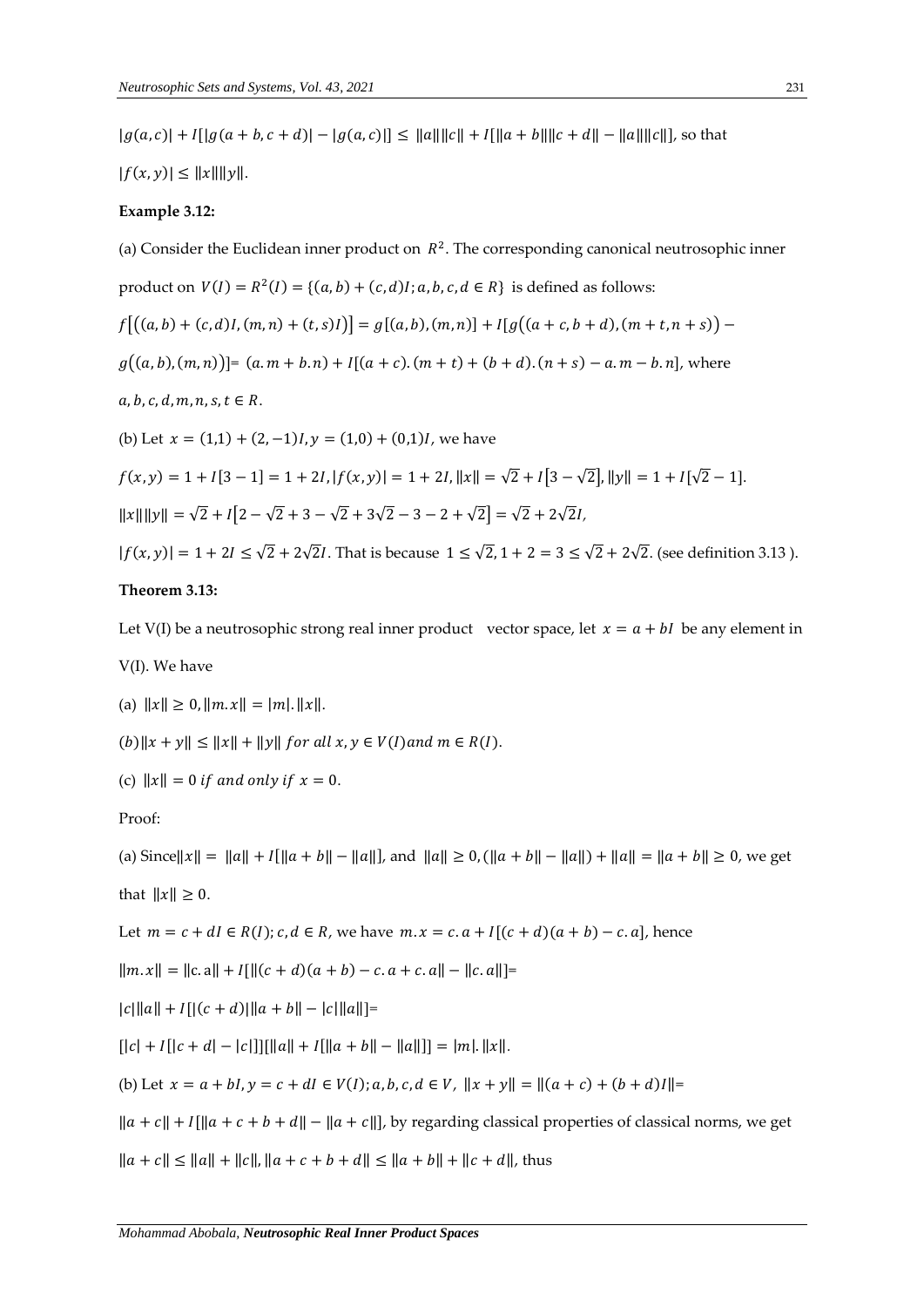$||a + c|| + I[||a + c + b + d|| - ||a + c||] \le ||a|| + ||c|| + I[||a + b|| + ||c + d|| - ||a|| - ||c||] = ||x|| + d$ 

 $\|y\|$ .

(c) The proof is trivial and similar to the classical case.

According to the previous theorem, we can define any neutrosophic norm on a strong neutrosophic vector space V(I) as a function  $|| \cdot |V(I) \rightarrow R(I)$ , where conditions (a), (b), and (c) are true. V(I) is called a strong neutrosophic normed space in this case.

# **Example 3.14:**

(a) Consider the Euclidean inner product on  $R^2$ . The corresponding canonical neutrosophic inner product on  $V(I) = R^2(I) = \{(a, b) + (c, d)I; a, b, c, d \in R\}$  is defined as follows:  $f[(a, b) + (c, d)I, (m, n) + (t, s)I] = g[(a, b), (m, n)] + I[g((a + c, b + d), (m + t, n + s))]$  $g((a, b), (m, n)) = (a, m + b, n) + I[(a + c), (m + t) + (b + d), (n + s) - a, m - b, n]$ , where  $a, b, c, d, m, n, s, t \in R$ . (b) Let  $x = (1,1) + (1,0)I$ ,  $y = (1,-1) + (0,1)I$ ,  $m = 2 + 3I$ , we have  $x + y = (2,0) + I(1,1), ||x + y|| = ||(2,0)|| + I[||(3,1)|| - ||(2,0)||] = 2 + I[\sqrt{10}-2],$  $||x|| = \sqrt{2} + I\sqrt{5} - \sqrt{2}$ ,  $||y|| = \sqrt{2} + I[1 - \sqrt{2}]$ , it is easy to check that  $||x + y|| \le ||x|| + ||y||.$ (c)  $\|m \cdot x\| = \|(2,2) + I[(3,3) + (2,0) + (3,0)\| = \|(2,2) + I(8,3)\| = \sqrt{8} + I[\|(10,5)\| - \sqrt{8}] = \sqrt{8} + I[\|(10,5)\| - \sqrt{8}] = \sqrt{8} + I[\|(10,5)\| - \sqrt{8}] = \sqrt{8} + I[\|(10,5)\| - \sqrt{8}] = \sqrt{8} + I[\|(10,5)\| - \sqrt{8}] = \sqrt{8} + I[\|(10,5)\| - \sqrt{8}] = \sqrt{8} + I[\|(10,5)\| - \sqrt{8}] = \sqrt{8} + I[\|(10$  $I[5\sqrt{5} - \sqrt{8}]$ ,  $|m| = |2| + |[3 + 2| - |2|] = 2 + 3I, ||x|| = \sqrt{2} + I[\sqrt{5} - \sqrt{2}]$ , it is easy to see that  $\|m \cdot x\| = |m| \cdot \|x\|.$ It is clear that  $R^2(I)$  is a neutrosophic normed space.

## **Definition 3.15:**

Let W be a subspace of  $V(I)$ , we define the canonical orthogonal complement to be the set

 $W^{\perp} = \{x \in V(I); f(x, y) = 0 \text{ for all } y \in W\}.$ 

#### **Definition 3.16:**

Let S be any basis of V(I), we say that S is a canonical orthogonal basis if and only if

 $f(x, y) = 0$  for all  $x, y \in S$ .

#### **Definition 3.17:**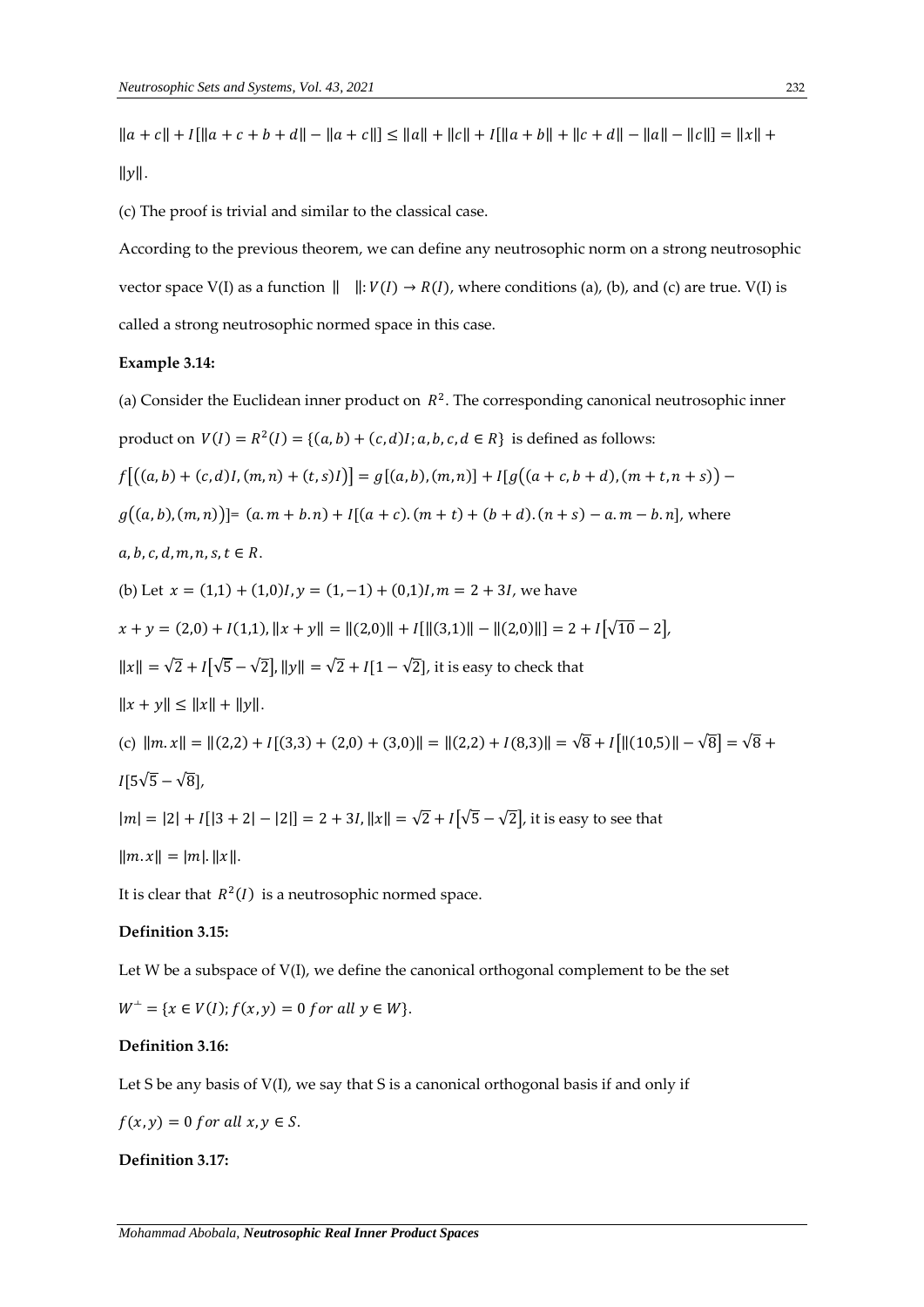Let S be any canonical orthogonal basis of V(I), we say that S is standard if and only if

 $||x|| = 1$  for all  $x \in S$ .

#### **Theorem 3.18:**

Let W be a subspace of V(I), and  $W^{\perp} = \{x \in V(I); f(x, y) = 0 \text{ for all } y \in W\}$ be the canonical

orthogonal complement, then  $W^{\perp}$  is a strong neutrosophic subspace of V(I).

Proof:

Let *x*, *y* be any two elements in  $W^{\perp}$ , *z* be any element in W,  $m = a + bI$  be any element in R(I), we have

$$
f(x - y, z) = f(x, z) - f(y, z) = 0 - 0 = 0
$$
, thus  $x - y \in W^{\perp}$ . On the other hand

 $f(m, x, z) = m$ .  $f(x, z) = m$ .  $0 = 0$ , thus  $m$ .  $x \in W^{\perp}$ , hence  $W^{\perp}$  is a strong neutrosophic subspace of

 $V(I)$ .

#### **Theorem 3.19:**

 $W^{\perp^{\perp}} = W.$ 

Proof:

The proof is similar to the classical case.

#### **Example 3.20:**

(a) Consider the Euclidean inner product on  $R^2$ . The corresponding canonical neutrosophic inner

product on  $V(I) = R^2(I) = \{(a, b) + (c, d)I; a, b, c, d \in R\}$  is defined as follows:

 $f[(a, b) + (c, d)I, (m, n) + (t, s)I] = g[(a, b), (m, n)] + I[g((a + c, b + d), (m + t, n + s))]$ 

 $g((a, b), (m, n))] = (a. m + b. n) + I[(a + c). (m + t) + (b + d). (n + s) - a. m - b. n]$ , where

 $a, b, c, d, m, n, s, t \in R$ .

(b)  $W = \{v = (x, 0) + (0, y)I; x, y \in R\}$  is a strong neutrosophic subspace of V(I).

 $W^{\perp} = \{ w = (t, z) + (k, s)I; t, z, k, s \in R \}$ ;  $f(v, w) = 0$ , this implies

 $xt = 0, x(t + k) + y(z + s) - xt = 0, thus t = 0, hence xk + y(z + s) = 0 for all x, y \in R, thus$  $k = z + s = 0$ , so that  $s = -z$  and  $W^{\perp} = \{w = (0, z) + (0, -z)I; z \in R\}.$ 

## **4. Refined neutrosophic inner product spaces**

First of all, we shall define an order relation  $($  ≤) on the refined neutrosophic field of real numbers  $R(I_1, I_2)$ .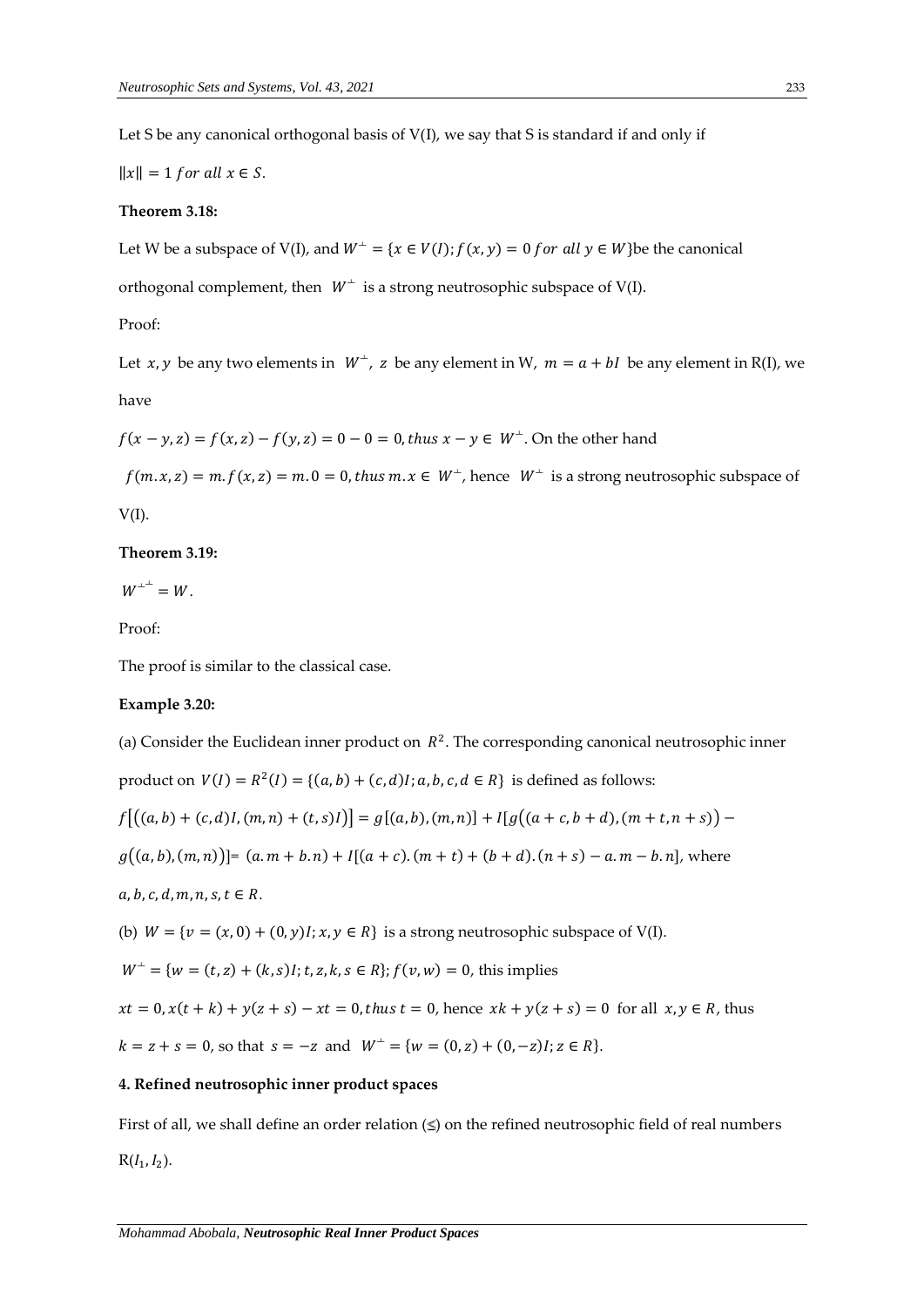#### **Definition 4.1:**

Let  $R(I_1, I_2) = \{(a, bl_1, cl_2); a, b, c \in R\}$  be the real refined neutrosophic field, we say that

 $(a, bl_1, cl_2) \le (x, yl_1, zl_2)$  if and only if  $a \le x$  and  $a + c \le x + z$ ,  $a + b + c \le x + y + z$ .

#### **Theorem 4.2:**

The relation defined in Definition 4.1 is an order relation.

Proof:

Let  $s = (a, bl_1, cl_2), k = (x, yl_1, zl_2), l = (m, nl_1, tl_2) \in R(I_1, I_2)$ , we have

 $s \leq s$  that is because  $a \leq a$  and  $a + b \leq a + b$ ,  $a + b + c \leq a + b + c$ .

Now, suppose that 
$$
s \le k
$$
 and  $k \le s$ , then  $a \le x$ ,  $a + c \le x + z$ ,  $x \le a$ ,  $x + z \le a + c$ ,  $a + b + c \le x + c$ 

 $y + z$ ,  $x + y + z \le a + b + c$ , hence

 $a = x, a + c = x + z, a + b + c = x + y + z$ , which means that  $c = z, b = y$  and  $s = k$ .

Assume that 
$$
s \le k
$$
 and  $k \le l$ , hence  $a \le x$ ,  $a + c \le x + z$ ,  $a + b + c \le x + y + z$ ,  $x \le m$ ,  $x + z \le m$  +

 $t, x + y + z \leq m + n + t$ , this implies that

 $a \leq m, a + c \leq m + t, a + b + c \leq m + n + t$ , hence  $s \leq l$ . Thus  $\leq$  is an order relation on  $R(I_1, I_2)$ .

#### **Remark 4.3:**

According to Theorem 4.2, we are able to define positive refined neutrosophic real numbers as follows:

 $(a, bl_1, cl_2) \ge 0 = (0, 0, l_1, 0, l_2)$  implies that  $a \ge 0, a + b + c \ge 0, a + c \ge 0$ .

Absolute value on R(I) can be defined as follows:

 $|(a, bl_1, cl_2)| = (|a|, (|b| - |c|)I_1, (|c| - |a|)I_2)$ , we can see that  $|(a, bl_1, cl_2)| \ge 0$ .

## **Example 4.4:**

 $x = (5, -2I_1, -I_2)$  is a refined neutrosophic positive real number, since 5 ≥ 0 and (5 – 1) = 4 ≥

$$
0, (5 - 2 - 1) = 3 \geq 0.
$$

 $(5, -2I_1, -I_2) \ge (2, 0, 0)$ , that is because  $5 \ge 2$  and  $(5 - 1) = 4 \ge (2 + 0) = 2$ ,  $(5 - 2 - 1) = 2 \ge 2 +$  $0 + 0 = 2.$ 

**Definition 4.5:**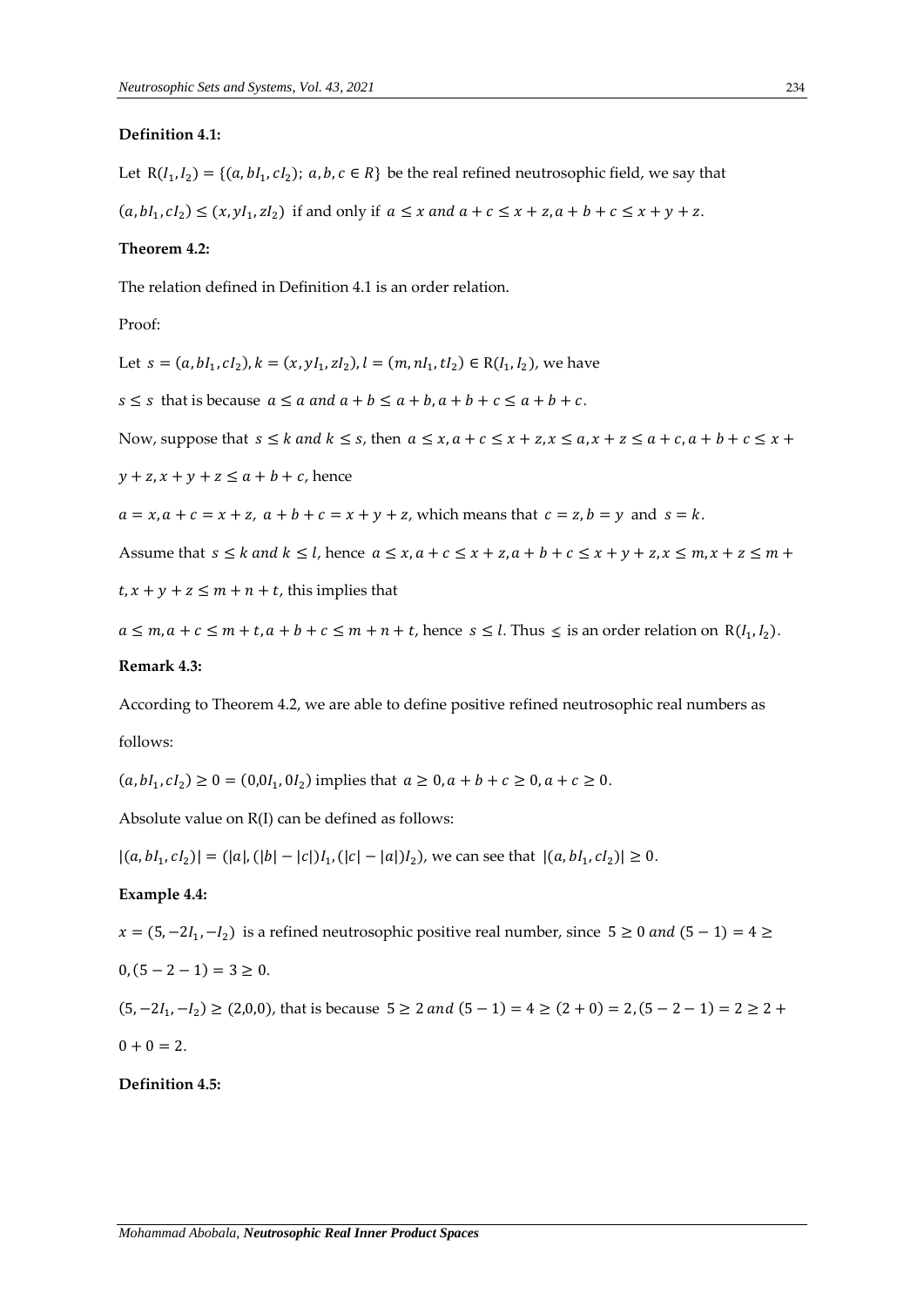Let V be a vector space over R,  $V(I_1, I_2)$  be its corresponding strong refined neutrosophic vector space over  $R(I_1, I_2)$ . Let  $f: V(I_1, I_2) \times V(I_1, I_2) \to R(I_1, I_2)$  be a map, we call it a refined neutrosophic real inner product if it has the following properties:

(a) 
$$
f(x, y) = f(y, x)
$$
.

 $(b) f(x, x) \ge 0$ , if  $f(x, x) = 0$ , then  $x = 0$ .

(c) 
$$
f(ax + by, z) = af(x, z) + bf(y, z)
$$
 for all  $x, y, z \in V(I_1, I_2), a, b \in R(I_1, I_2)$ .

 $V(I_1,I_2)$  is called a refined neutrosophic real inner product space.

# **Definition 4.6:**

Let  $V(I_1, I_2)$  be any refined neutrosophic real inner product space, consider any two elements  $x, y \in$  $V(I_1, I_2)$ . We say that  $x+y$  if and only if  $f(x, y) = 0$ .

Now, we suggest a kind of real refined neutrosophic inner products which can be derived from any classical inner product on the space V.

#### **Theorem 4.7:**

Let V be any inner product space over R, consider  $g: V \times V \rightarrow R$  as its inner product. Then the corresponding refined neutrosophic strong vector space  $V(I_1, I_2)$  has a refined neutrosophic real inner product.

## Proof:

We define  $f: V(I_1, I_2) \times V(I_1, I_2) \to R(I_1, I_2)$ ;  $f((a, bl_1, cl_2), (x, yI_1, xI_2)) = (g(a, x), I_1[g(a + b + c, x + b])$  $y + z$ ) –  $g(a + c, x + z)$ ],  $I_2[g(a + c, x + z) - g(a, x)]$ ) for all $(a, bl_1, cl_2)$ ,  $(x, yl_1, xl_2) \in V(I_1, I_2)$ . We prove that  $f$  is a refined neutrosophic inner product. Let  $s = (a, bl_1, cl_2), k = (x, yl_1, zl_2), l = (m, nl_1, tl_2) \in V(l_1, l_2),$  hence  $a, b, c, x, y, x, t, m, n \in V$ , let  $i =$  $(e, hI_1, rI_2), j = (p, qI_1, wI_2) \in R(I_1, I_2)$ , we have  $f(s,k) = f((a, bl_1, cl_2), (x, yl_1, xl_2)) = (g(a,x), l_1[g(a+b+c, x+y+z) - g(a+c, x+z)], l_2[g(a+b, x+y+z)]$  $(c, x + z) - g(a, x)]$ )=  $(g(x, a), I_1[g(x + y + z, a + b + c) - g(x + z, a + c)]$ ,  $I_2[g(x + z, a + c) - g(x, a)]$ )=f(y, x).  $f(s,s) = (g(a,a), I_1[g(a+b+c,a+b+c) - g(a+c,a+c)], I_2[g(a+c,a+c) - g(a,a)]) \ge 0$ , that is because  $g(a, a)$  ≥ 0 and  $[g(a + c, a + c) - g(a, a) + g(a, a)] = g(a + c, a + c)$  ≥ 0,[ $g(a + b +$  $c, a + b + c$ ) –  $g(a + c, a + c) + g(a + c, a + c) - g(a, a) + g(a, a)$ ] =  $g(a + b + c, a + b + c) \ge 0$ .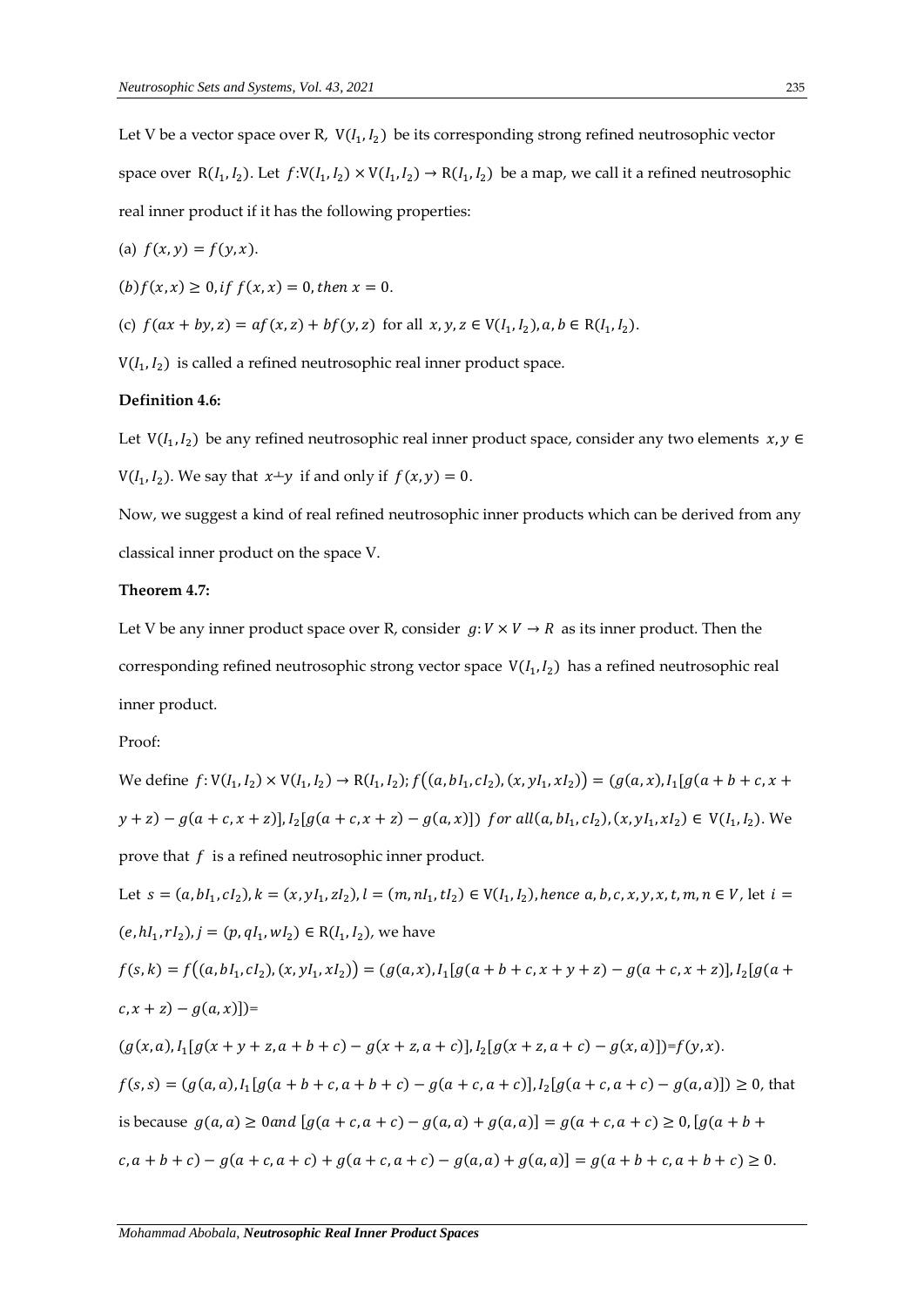$$
f(s, s) = 0 \text{ implies } (g(a, a), I_1[g(a + b + c, a + b + c) - g(a + c, a + c)], I_2[g(a + c, a + c) - g(a, a)] = 0, \text{ hence } g(a, a) = 0 \text{ and } g(a + c, a + c) = 0, g(a + b + c, a + b + c) = 0, \text{ thus } a = 0 \text{ and } a + c = 0, a + b + c, \text{ so that } a = b = c = 0 \text{ and } s = 0.
$$
  
\nNow, we shall compute  $is + jk$ .  
\n
$$
is = (ea, I_1[eb + ha + hc + hb + rb], I_2[ec + rc + ra]) = (ea, I_1[(e + h + r)(a + b + c) - (e + r)(a + c)], I_2[(e + r)(a + c) - a]), k = (px, I_1[py + qx + qx + qy + wy], I_2[pz + wz + wx]) = (px, I_1[(p + q + r)(x + y + z) - (p + w)(x + z)], I_2[(p + w)(x + z) - px]), \text{ hence}
$$
  
\n
$$
is + jk = (ea + px, I_1[(e + h + r)(a + b + c) - (e + r)(a + c) + (p + q + r)(x + y + z) - (p + w)(x + z)], I_2[(e + r)(a + c) - ea + (p + w)(x + z) - px]),
$$
  
\n
$$
f(is + jk, l) = (g(ea + px, m), I_1[g((e + h + r)(a + b + c) + (p + q + w)(x + y + z), m + n + t) - g((e + r)(a + c) + (p + w)(x + z), m + t) - g((e + r)(a + c) + (p + w)(x + z), m + t) - (g(ea + px, m))] = (eg(a, m) + pg(x, m), I_1[(e + h + r)g(a + b + c, m + n + t) + (p + q + w)g(x + y + z, m + n + t) - (e + r)g(a + c, m + t) - (p + w)g(x + z, m + t) - (p + w)g(x + z, m + t) - (p + w)g(x + z, m + t) - (q + w)g(x + z, m + t) - (q + w)g(x + z, m + t) - (q + w)g(x + z, m + t) - (q + w)g(x + z, m + t) - (q + w)g
$$

$$
i. f(s, l) = (e, hl_1, rl_2). (g(a, m), l_1[g(a + b + c, m + n + t) - g(a + c, m + t)], l_2[g(a + c, m + t) - g(a, m)]) = (eg(a, m), l_1[(e + h + r)g(a + b + c, m + n + t) - (e + r)g(a + c, m + t)], l_2[(e + r)g(a + c, m + n) - eg(a, m)]),
$$
  
\n
$$
j f(k, l) = (p, ql_1, wl_2). (g(x, m), l_1[g(x + y + z, m + n + t) - g(x + z, m + t)], l_2[g(x + z, m + t) - g(x, m)]) = (pg(x, m), l_1[(p + q + w)g(x + y + z, m + n + t) - (p + w)g(x + z, m + t)], l_2[(p + w)g(x + z, m + n) - pg(x, m)]).
$$

Now, we can find that

$$
f(is + jk, l) = if(s, l) + jf(k, l)
$$
, thus  $f$  is a refined neutrosophic inner product.

## **Definition 4.8:**

(a) The refined neutrosophic real inner product introduced in Theorem 3.7 is called the canonical refined neutrosophic real inner product generated by  $g$ .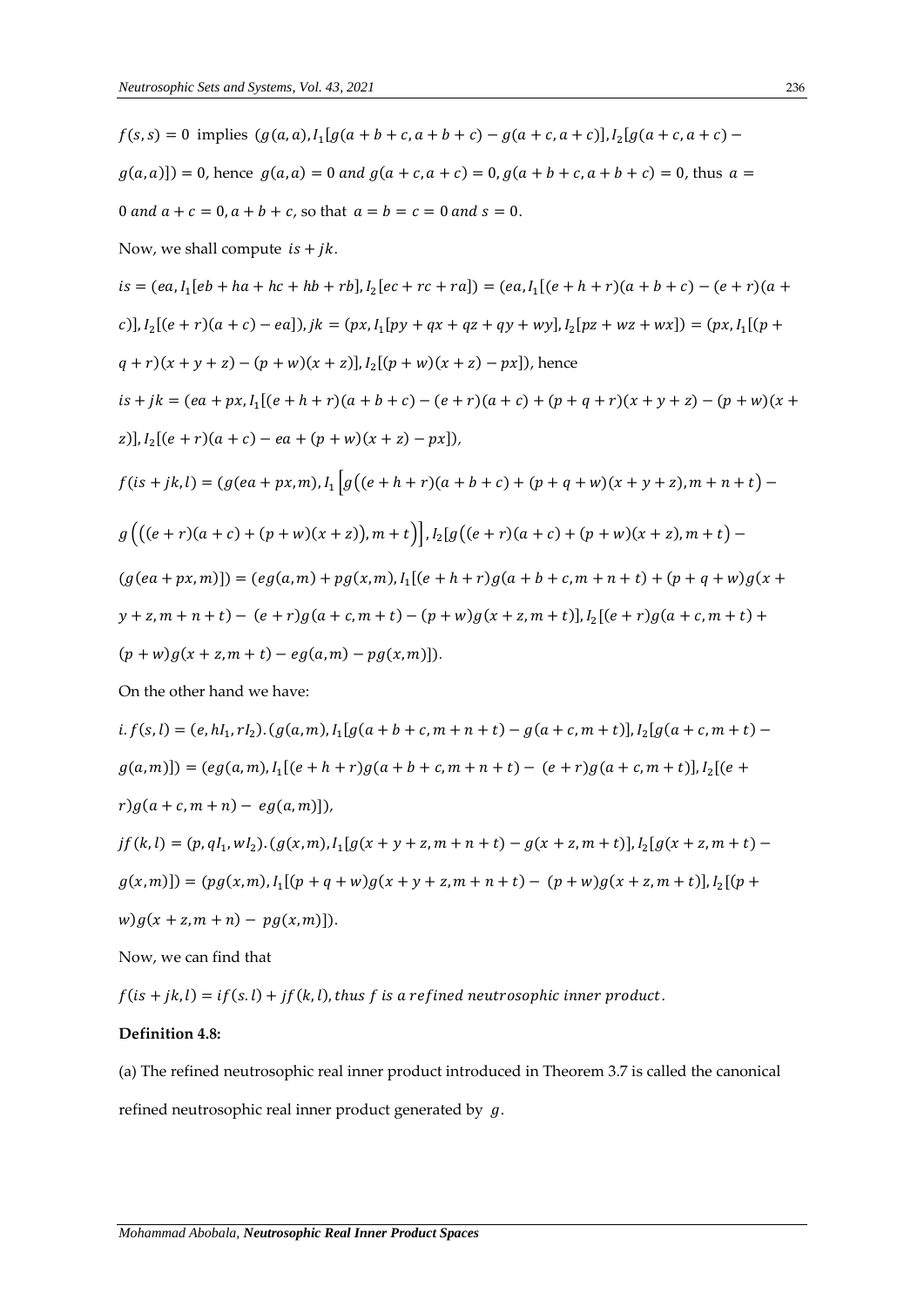(b) Let V be any vector space over R, with a classical real inner product  $g$ ,  $V(I_1, I_2)$  be its corresponding refined neutrosophic strong vector space, let  $f$  be the canonical refined inner

product generated by  $g$ , the canonical norm of  $s = (a, bI_1, cI_2)$  is defined as follows:

$$
||s = (a, bl_1, cl_2)|| = \sqrt{f(s, s)}.
$$

#### **Theorem 4.9:**

Let V be any vector space over R, with a classical real inner product  $g$ ,  $V(I_1, I_2)$  be its corresponding refined neutrosophic strong vector space, let  $f$  be the canonical refined inner product generated by

g, we have

\n- (a) 
$$
||s|| = (||a||, I_1[||a + b + c|| - ||a + c||], I_2[||a + c|| - ||a||]
$$
) for all  $s = (a, bl_1, cl_2) \in V(I_1, I_2)$ .
\n- (b) For  $s = (a, bl_1, cl_2), k = (x, yI_1, zI_2), s \pm k$  if and only if  $a \pm x$ , and  $a + c \pm x + z$ ,  $a + b + c \pm x + y + z$ .
\n

(c)  $\|(a, bl_1, cl_2)\| = 1$  if and only if  $\|a\| = \|a + b + c\| = \|a + c\| = 1$ .

Proof:

(a) We compute 
$$
||(a, bl_1, cl_2)||^2 = f((a, bl_1, cl_2), (a, bl_1, cl_2)) = (g(a, a), l_1[g(a + b + c, a + b + c) - g(a + c, a + c)], l_2[g(a + c, a + c) - g(a, a)] =
$$

 $(||a||^2, I_1[||a+b+c||^2 - ||a+c||^2], I_2[||a+c||^2 - ||a||^2]).$ 

Now, we prove that  $\sqrt{f(s,s)} = (\|a\|, I_1[\|a + b + c\| - \|a + c\|], I_2[\|a + c\| - \|a\|]).$  By easy

computing, we find

```
[(\|a\|, I_1[\|a+b+c\|-\|a+c\|], I_2[\|a+c\|-\|a\|])]^2 = (\|a\|^2, I_1[\|a+b+c\|^2-\|a+c\|^2], I_2[\|a+c\|]\|a+d\|c\|^{2} - \|a\|^{2}]) = f(s, s), thus
```
 $||s|| = (||a||, I_1[||a + b + c|| - ||a + c||], I_2[||a + c|| - ||a||]).$ 

(b) 
$$
s \pm k
$$
 if and only if  $f(s, k) = 0$ , hence  $(g(a, x), I_1[g(a + b + c, x + y + z) - g(a + c, x + b))$ 

$$
z
$$
],  $I_2[g(a + c, x + z) - g(a, x)]$  = 0, this implies that

 $g(a, x) = 0, g(a + c, x + z) = 0, g(a + b + c, x + y + z) = 0$ , thus  $a + x$ , and  $a + c + x + z$ ,  $a + b + z$  $c + x + y + z$ .

(c)  $||(a, bI_1, cI_2)|| = 1$  if and only if  $(||a||, I_1[||a + b + c|| - ||a + c||], I_2[||a + c|| - ||a||]) = (1,0,0),$ hence  $||a|| = 1$ ,  $||a + c|| - ||a|| = 0$ , thus  $||a + c|| = ||a|| = 1$ ,  $||a + b + c|| - ||a + c||$ , thus  $||a + b + c||$  $|c|| = ||a + c|| = 1.$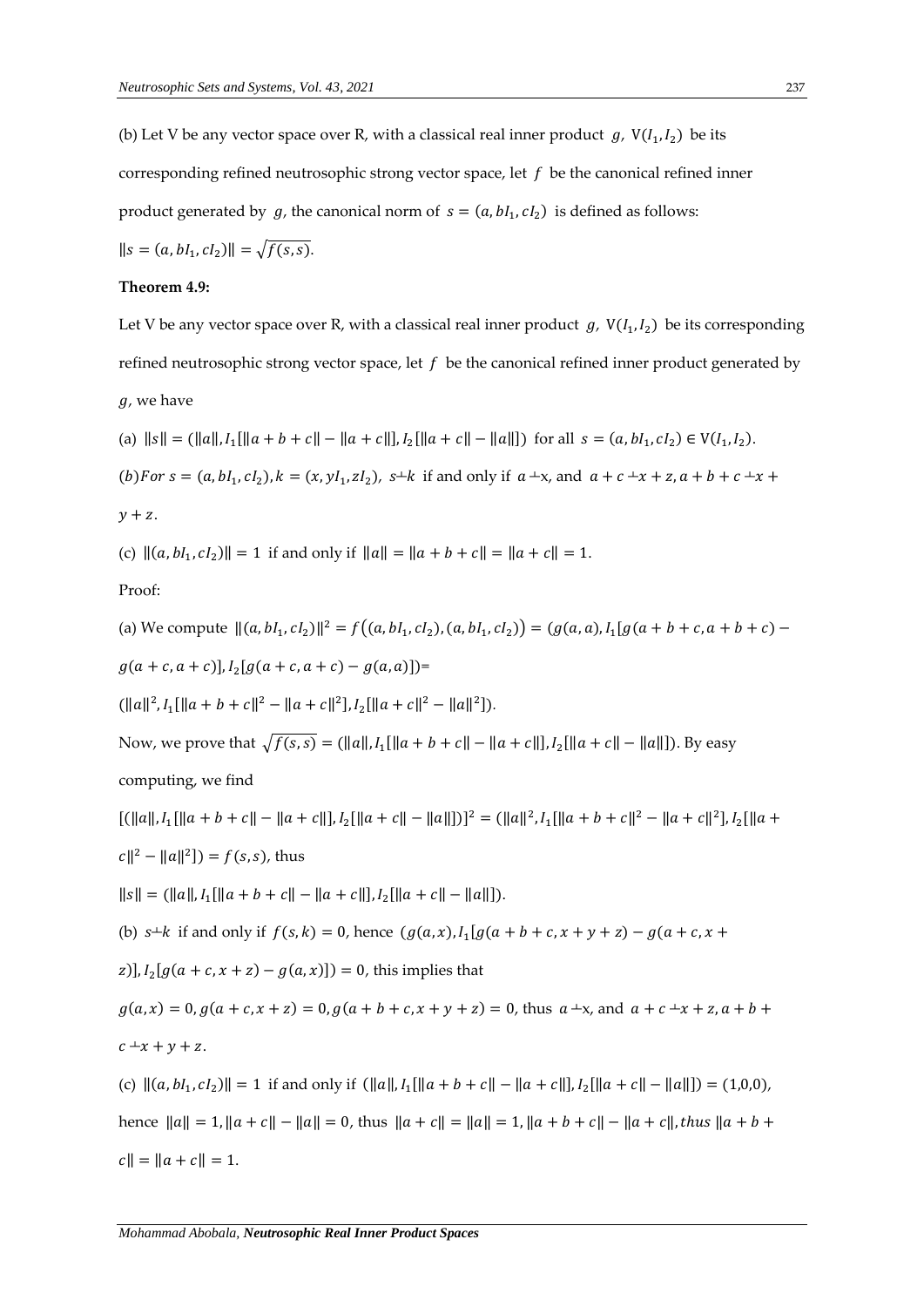## **Example 4.10:**

(a) Consider the Euclidean inner product on 
$$
R^2
$$
. The corresponding canonical neutrosophic inner  
product on  $V(I_1, I_2) = R^2(I_1, I_2) = \{((a, b), (c, d)I_1, (m, n)I_2); a, b, c, d, m, n \in R\}$  is defined as follows:  
 $f[((a, b), (c, d)I_1, (m, n)I_2), ((x, y), (z, t)I_1, (k, s)I_2))] = (g[(a, b), (x, y)], I_1[g((a + c + m, b + d + n)), (x + z + k, y + t + s)) - g((a + m, b + n), (x + k, y + s))\}].$   
 $g[(a, b), (x, y)]] = (ax + by, I_1[(a + c + m)(x + z + k) + (b + d + n)(y + t + s) - (a + m)(x + k) - (b + n)(y + s)], I_2[(a + m)(x + k) + (b + n)(y + s) - ax - by]),$  where  
a, b, c, d, m, n, x, y, z, t, k, s \in R.  
(b) Let  $x = ((1,1), (2, -1)I_1, (0,0)I_2), y = ((-1,1), (1, -1)I_1, (0,0)I_2),$  we have  
 $f(x, y) = ((1)(-1) + (1)(1), I_1[(3)(0) + (0)(6) - (1)(-1) - (1)(1)], I_2[(1)(-1) + (1)(1) - (1)(-1) - (1)(1)]\} = (0,0,0),$  hence  $x+y$ .  
 $||x|| = (||(1,1)||, I_1[||(1,1) + (2,-1) + (0,0)|| - ||(1,1) + (0,0)||], I_2[||(1,1) + (0,0)|| - ||(1,1)||] =$   
 $(\sqrt{2}, I_1[3 - \sqrt{2}], I_2[0]).$ 

**Theorem 4.11**: (Refined neutrosophic Cauchy-Schwartz inequality)

Let  $x = (a, bl_1, cl_2), y = (m, nl_1, tl_2)$  any two elements in a refined strong neutrosophic canonical inner product vector space. Then

 $|f(x, y)| \leq ||x|| ||y||.$ 

Proof:

We have  $|f(x, y)| = (|g(a, m)|, I_1[|g(a + b + c, m + n + t)| - |g(a + c, m + t)|], I_2[|g(a + c, m + t)|]$  $|g(a, m)|$ ).

 $||x|| ||y|| = (||a|| ||m||, I_1[||a + b + c|| ||m + n + t|| - ||a + c|| ||m + t||], I_2[||a + c|| ||m + t|| - ||a|| ||m||]).$ By classical Cauchy – Schwartz inequality, we find  $|g(a, m)| \le ||a|| ||m||$ , and  $|g(a + b + c, m + n + t)| \leq ||a + b + c|| ||m + n + t||, |g(a + c, m + t)| \leq ||a + c|| ||m + t||$  thus  $(|g(a,m)|, I_1[|g(a+b+c,m+n+t)|-|g(a+c,m+t)|], I_2[|g(a+c,m+t)|-|g(a,m)|]) \leq$  $(\|a\|\|m\|, I_1[\|a+b+c\|\|m+n+t\| - \|a+c\|\|m+t\|], I_2[\|a+c\|\|m+t\| - \|a\|\|m\|])$ , so that

 $|f(x, y)| \leq ||x|| ||y||.$ 

**Example 4.12:**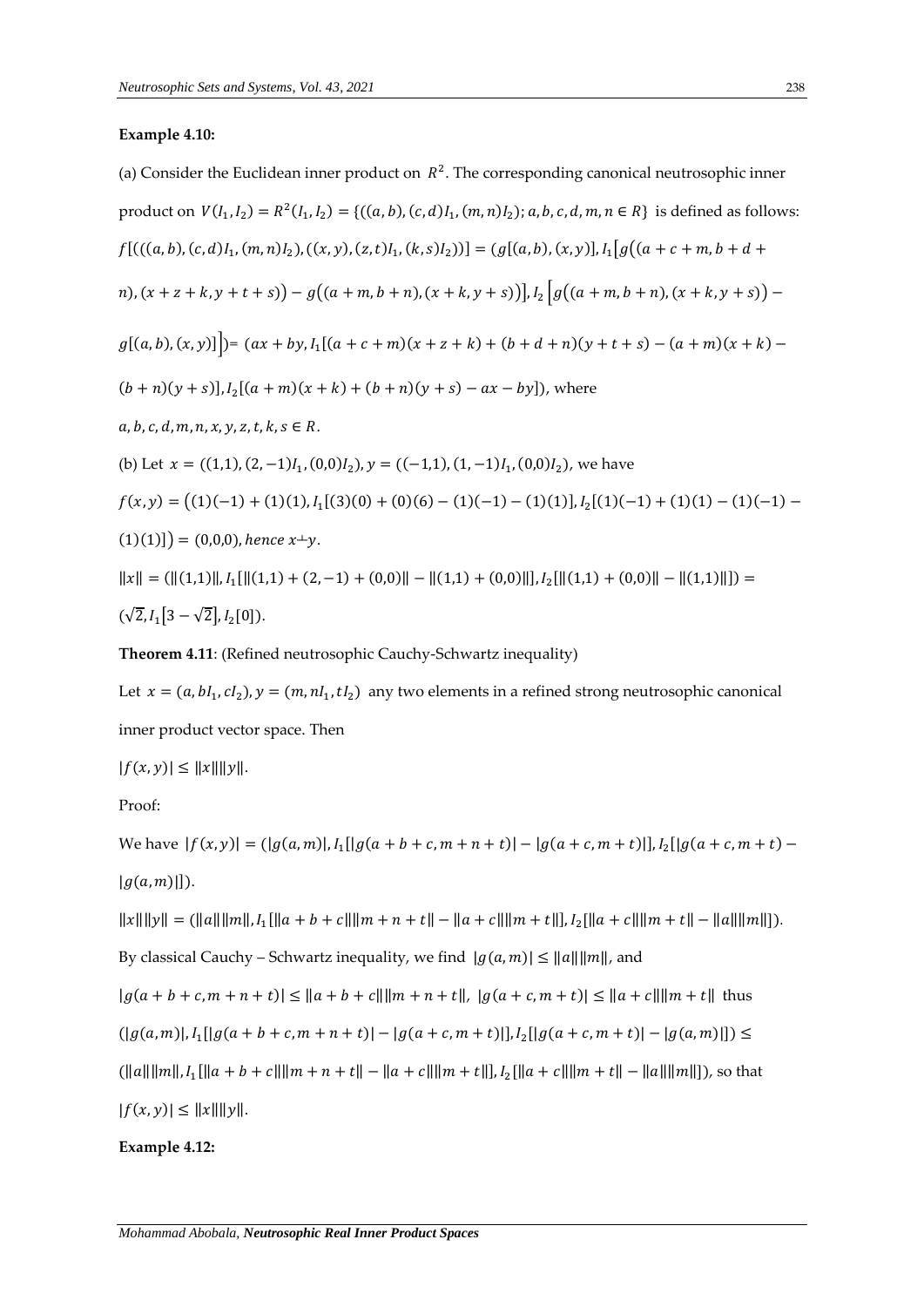(a) Consider the Euclidean inner product on 
$$
R^2
$$
. The corresponding canonical neutrosophic inner  
product on  $V(I_1, I_2) = R^2(I_1, I_2) = \{((a, b), (c, d)I_1, (m, n)I_2); a, b, c, d, m, n \in R\}$  is defined as follows:  
 $f[((a, b), (c, d)I_1, (m, n)I_2), ((x, y), (z, t)I_1, (k, s)I_2)]) = (g[(a, b), (x, y)], I_1[g((a + c + m, b + d + n)), (x + z + k, y + t + s)) - g((a + m, b + n), (x + k, y + s))\} - g[(a, b), (x, y)]]) = (ax + by, I_1[(a + c + m)(x + z + k) + (b + d + n)(y + t + s) - (a + m)(x + k) - (b + n)(y + s)], I_2[(a + m)(x + k) + (b + n)(y + s) - ax - by]\}, wherea, b, c, d, m, n, x, y, z, t, k, s \in R.(b) Let  $x = ((1,1), (2,-1)I_1, (0,2)I_2), y = ((-1,1), (3,1)I_1, (-2,4)I_2), we have $f(x, y) = (0, I_1[0 + 8 + 3 - 15], I_2[-3 + 15 - 0]) = (0, I_1[-4], I_2[12]), |f(x, y)| = (0, -8I_1, 12I_2), ||x|| =$   
 $(\sqrt{2}, I_1[\sqrt{14} - \sqrt{10}], I_2[\sqrt{10} - \sqrt{2}]), ||y|| = (\sqrt{2}, I_1[6 - \sqrt{34}], I_2[\sqrt{34} - \sqrt{2}]).$   
 $||x|| ||y|| = (2, I_1[6\sqrt{14} - \sqrt{340}], I_2[\sqrt{340} - 2]),$   
 $[f(x, y)] = (0, -8I_1, 12I_2) \le (2, I_1[6\sqrt{14} - \sqrt{340}], I_2[\sqrt{340} - 2]).$  That is because  $0 \le 2, 0 + 12 \le 2 + (\sqrt{340} - 2), 0 - 8 + 12 = 4 \le (\sqrt{2} + 6 - \sqrt{34} + \sqrt{34} - \sqrt{2$$$ 

# **Theorem 4.13:**

Let  $V(I_1, I_2)$  be a refined neutrosophic strong real inner product vector space, let  $x = (a, bl_1, cl_2)$ be any element in  $\mathop{\rm V}\nolimits(I_1,I_2).$  We have

(a)  $||x|| \ge 0$ ,  $||m \cdot x|| = |m|$ .  $||x||$ .

 $(b)\Vert x+y\Vert \leq \Vert x\Vert +\Vert y\Vert~for~all~x,y\in V(I)~and~m\in R(I).$ 

(c) 
$$
||x|| = 0
$$
 if and only if  $x = 0$ .

Proof:

(a) Since 
$$
||x|| = (||a||, I_1[||a + b + c|| - ||a + c||], I_2[||a + c|| - ||a||])
$$
, and  $||a|| \ge 0$ ,  $(||a + c|| - ||a||) + ||a|| = ||a + c|| \ge 0$ , and  $(||a + b + c|| - ||a + c||) + (||a + c|| - ||a||) + (||a||) = ||a + b + c|| \ge 0$ , we

get that 
$$
||x|| \ge 0
$$
.

Let 
$$
m = (n, pl_1, qI_2) \in R(I_1, I_2)
$$
;  $n, p, q \in R$ , we have  $m \cdot x = (n \cdot a, I_1[(n + p + q)(a + b + c) -$ 

$$
(n+q)(a+c)
$$
,  $l_2[(n+q)(a+c) - n.a]$ , hence

$$
||m.x|| = (||n.a||, I_1[||(n+p+q)(a+b+c)|| - ||(n+q)(a+c)||], I_2[||(n+q)(a+c)|| - ||n.a||)] =
$$

$$
[(|n|, (|n+p+q|-|n+q|)I_1, (|n+q|-|n|)I_2)][(||a||, (||a+b+c||-||a+c||)I_1, (||a+c||-||a+|c|))I_2, (||a||+|c||-||a+|c|)
$$

 $||a||)I_2$ ]=  $|m|$ .  $||x||$ .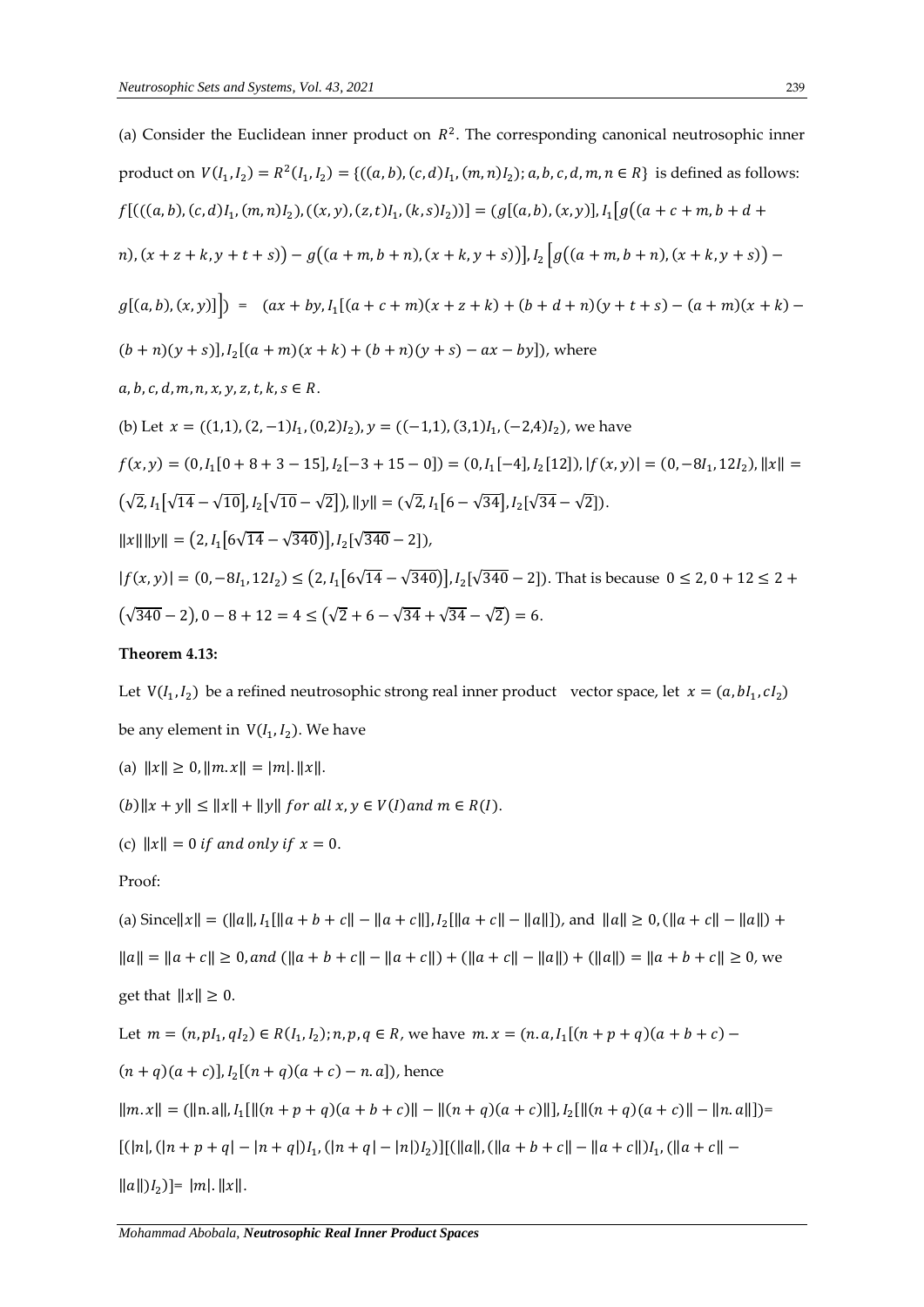(b) Let  $x = (a, bl_1, cl_2)$ ,  $y = (m, nl_1, tl_2) \in V(I_1, I_2)$ ;  $a, b, c, m, n, t \in V$ ,  $||x + y|| = ||(a + m, I_1[b + t_1, t_2])||$  $n$ ],  $I_2[c + t]$ )||=  $(||a + m||, I_1[||a + m + b + n + c + t|| - ||a + m + c + t||], I_2[||a + m + c + t|| - ||a + m||]),$  by regarding classical properties of classical norms, we get  $||a+m|| \le ||a|| + ||m||, ||a+m+c+t|| \le ||a+c|| + ||m+t||, ||a+m+b+n+c+t|| \le ||a+b+t$  $c \| + \| m + n + t \|$ , thus  $(\|a+m\|, I_1[\|a+m+b+n+c+t\|]-\|a+m+c+t\|], I_2[\|a+m+c+t\|]-\|a+m\|]) \leq (\|a\|+$  $\|m\|, I_1[\|a+b+c\|+\|m+n+t\|-\|a+c\|-\|m+t\|], I_2[\|a+c\|+\|m+t\|-\|a\|-\|m\|])=$  $||x|| + ||y||.$ 

(c) The proof is trivial and similar to the classical case.

According to the previous theorem, we can define any neutrosophic norm on a strong neutrosophic vector space  $V(I_1, I_2)$  as a function  $|| \cdot V(I_1, I_2) \rightarrow R(I_1, I_2)$ , where conditions (a), (b), and (c) are true.  $V(I_1, I_2)$  is called a strong neutrosophic normed space in this case.

# **Example 4.14:**

(a) Consider the Euclidean inner product on  $R^2$ . The corresponding canonical neutrosophic inner product on  $V(I_1, I_2) = R^2(I_1, I_2) = \{((a, b), (c, d)I_1, (m, n)I_2); a, b, c, d, m, n \in R\}$  is defined as follows:  $f[(( (a, b), (c, d)I_1, (m, n)I_2), ((x, y), (z, t)I_1, (k, s)I_2))] = (g[(a, b), (x, y)], I_1[g((a + c + m, b + d + s)I_1, (k, s)I_2)]$  $m$ ),  $(x + z + k, y + t + s)$   $- g((a + m, b + n), (x + k, y + s))]$ ,  $I_2$   $|g((a + m, b + n), (x + k, y + s))$   $$  $g[(a, b), (x, y)]$   $\big| = (ax + by, I<sub>1</sub>[(a + c + m)(x + z + k) + (b + d + n)(y + t + s) - (a + m)(x + k) (b + n)(y + s)$ ],  $I_2[(a + m)(x + k) + (b + n)(y + s) - ax - by]$ , where  $a, b, c, d, m, n, x, y, z, t, k, s \in R$ . (b) Let  $x = ((1,1), (1,0)I_1, (-1,2)I_2), y = ((1,-1), (0,1)I_1, (-2,1)I_2), m = (2,3I_1, I_2)$ , we have  $x + y = ((2,0), I_1(1,1), I_2(-3,3)), \|x + y\| = (\|(2,0)\|, I_1[\|(0,4)\| - \|(-1,3)\|], I_2[\| (0,4)\| - \| (2,0)\|]) =$  $(2, I<sub>1</sub>[4 - \sqrt{10}], I<sub>2</sub>[\sqrt{10} - 2]),$  $||x|| = (\sqrt{2}, I_1[\sqrt{10}-3], I_2[3-\sqrt{2}]), ||y|| = (\sqrt{2}, I_1[\sqrt{2}-1], I_2[1-\sqrt{2}]),$  it is easy to check that  $||x + y|| \le ||x|| + ||y||.$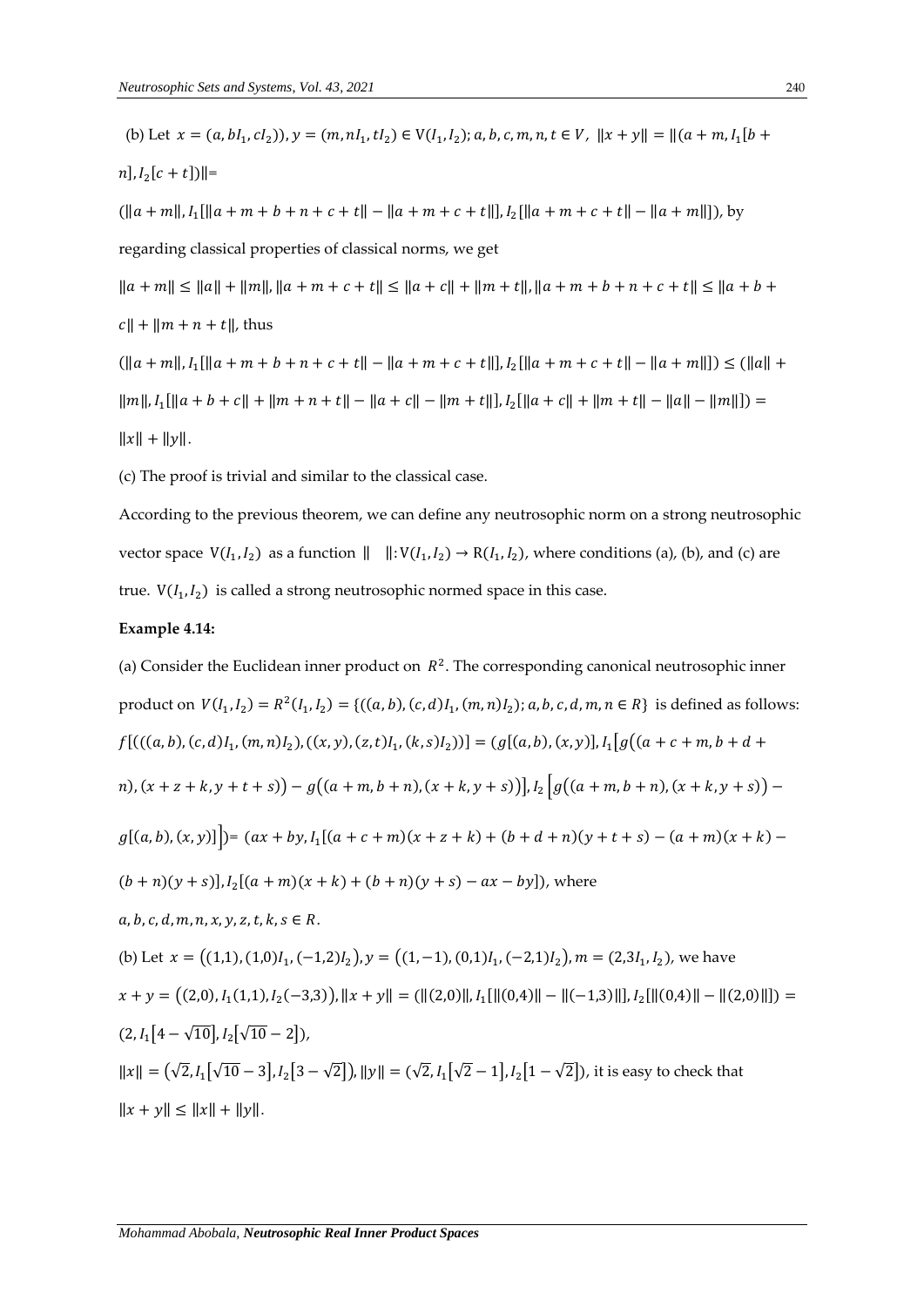(c) 
$$
||m.x|| = ||((2,2), I_1[((3,3) + (2,0) + (3,0) + (1,0) + (-3,6), I_2[(1,1) + (-2,4) + (-1,2)])|| =
$$
  
\n $||((2,2), I_1(6,9), I_2(-2,7))|| = (\sqrt{8}, I_1[||(6,18)|| - ||(0,9)||], I_2[||(0,9)|| - ||(2,2)||]) = (\sqrt{8}, I_1[\sqrt{36+324} - \sqrt{81}], I_2[9 - \sqrt{8}]) = (\sqrt{8}, (6\sqrt{10} - 9)I_1, (9 - \sqrt{8})I_2),$   
\n $|m| = (|2|, I_1[|3 + 2 + 1| - |2 + 1|], I_2[|1 + 2| - |2|]) = (2,3I_1, I_2), ||x|| = (\sqrt{2}, I_1[\sqrt{10} - 3], I_2[3 - \sqrt{2}]),$   
\nit is easy to see that

$$
||m.x|| = |m|, ||x||.
$$

It is clear that  $R^2(I_1,I_2)$  is a neutrosophic normed space.

# **Definition 4.15:**

Let W be a subspace of  $V(I_1, I_2)$ , we define the canonical orthogonal complement to be the set  $W^{\perp} = \{x \in V(I_1, I_2); f(x, y) = 0 \text{ for all } y \in W\}.$ 

#### **Definition 4.16:**

Let S be any basis of  $V(I_1,I_2)$ , we say that S is a canonical orthogonal basis if and only if

$$
f(x, y) = 0 \text{ for all } x, y \in S.
$$

# **Definition 4.17:**

Let S be any canonical orthogonal basis of  $\ V(I_1,I_2)$ , we say that S is standard if and only if

 $||x|| = 1$  for all  $x \in S$ .

# **Theorem 4.18:**

Let W be a subspace of  $V(I_1, I_2)$ , and  $W^+ = \{x \in V(I_1, I_2); f(x, y) = (0,0,0) \text{ for all } y \in W\}$  be the canonical orthogonal complement, then  $W^{\perp}$  is a strong refined neutrosophic subspace of V(I). Proof:

Let *x*, *y* be any two elements in  $W^{\perp}$ , *z* be any element in W, m=(*a*, *b*I<sub>1</sub>, *c*I<sub>2</sub>) be any element in  $R(I_1, I_2)$ , we have

 $f(x - y, z) = f(x, z) - f(y, z) = (0, 0, 0) - (0, 0, 0) = (0, 0, 0)$ , thus  $x - y \in W^{\perp}$ . On the other hand  $f(m, x, z) = m$ .  $f(x, z) = m$ .  $(0, 0, 0) = (0, 0, 0)$ , thus  $m$ .  $x \in W^{\perp}$ , hence  $W^{\perp}$  is a strong refined neutrosophic subspace of  $V(I_1, I_2)$ .

#### **Theorem 4.19:**

 $W^{\perp^{\perp}} = W.$ 

Proof: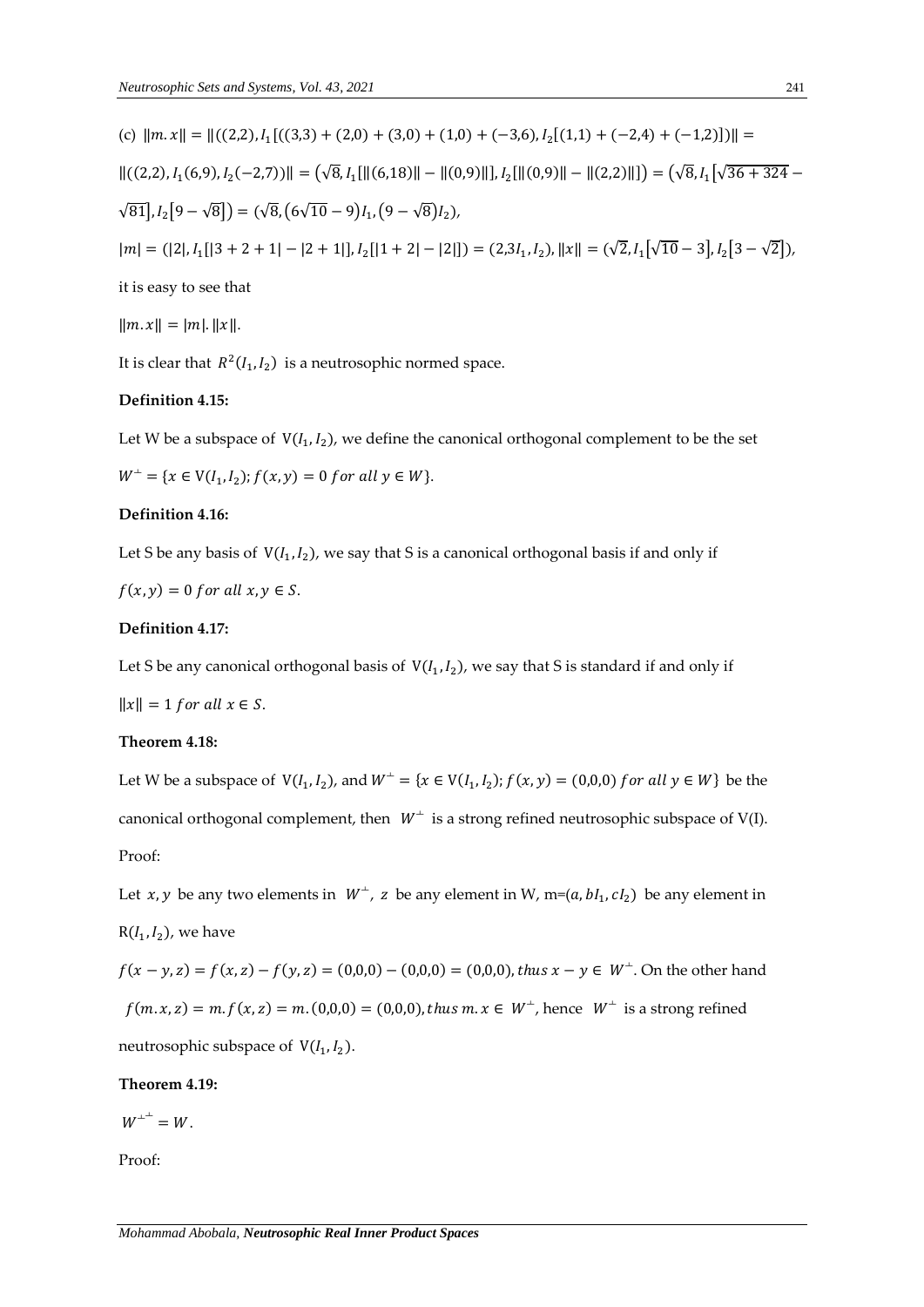The proof is similar to the classical case.

#### **Example 4.20:**

(a) Consider the Euclidean inner product on  $R^2$ . The corresponding canonical neutrosophic inner product on  $V(I_1, I_2) = R^2(I_1, I_2) = \{((a, b), (c, d)I_1, (m, n)I_2); a, b, c, d, m, n \in R\}$  is defined as follows:  $f[(( (a, b), (c, d)I_1, (m, n)I_2), ((x, y), (z, t)I_1, (k, s)I_2))] = (g[(a, b), (x, y)], I_1[g((a + c + m, b + d + s)I_1, (k, s)I_2)]$  $m$ ),  $(x + z + k, y + t + s)$   $- g((a + m, b + n), (x + k, y + s))]$ ,  $I_2$   $|g((a + m, b + n), (x + k, y + s))$   $$  $g[(a, b), (x, y)]$ | $)= (ax + by, I<sub>1</sub>[(a + c + m)(x + z + k) + (b + d + n)(y + t + s) - (a + m)(x + k) (b + n)(y + s)$ ],  $I_2[(a + m)(x + k) + (b + n)(y + s) - ax - by]$ , where  $a, b, c, d, m, n, x, y, z, t, k, s \in R$ . (b)  $W = \{v = ((x, 0), (0, y)I_1, (0, 0)I_2); x, y \in R\}$  is a strong neutrosophic subspace of  $V(I_1, I_2)$ .  $W^{\perp} = \{ w = \big( (t, z), (k, s) I_1, (p, q) I_2 \big); t, z, k, s, p, q \in R \}; f(v, w) = (0, 0, 0),$  this implies  $xt = 0, x(t + k + p) + y(z + s + q) - x(t + p) + y(z + q) = 0, x(t + p) + y(z + q) - xt = 0, thus t =$ 0, hence  $x(t + k + p) + y(z + s + q) = 0$ ,  $x(t + p) + y(z + q) = 0$  for all  $x, y \in R$ , thus  $z + q = t + p = 0$ , and  $t + k + p = z + s + q = 0$ , so that  $q = -z$ ,  $t = -p = 0$ ,  $k = s = 0$  and  $W^{\perp} =$  ${w = ((0, -q), (0,0)I_1, (0, q)I_2); p, q \in R}.$ 

#### **4. Conclusions**

In this article, we have defined the concept of real inner product over a strong neutrosophic vector space V(I) and strong refined neutrosophic space  $V(I_1, I_2)$ , as well as neutrosophic and refined neutrosophic normed space. Many interesting properties were studied and proved, especially neutrosophic and refined neutrosophic Cauchy- Schwartz inequality, where we have proved that it is still correct in neutrosophic spaces.

This work opens a wide door to study neutrosophic functional analysis, neutrosophic orthogonal standard basis, and neutrosophic matrices and isometrics in the future, especially inequalities, since we have determined a strong partial ordering relation between neutrosophic numbers.

**Funding:** This research received no external funding.

**Conflicts of Interest:** The authors declare no conflict of interest.

#### **References**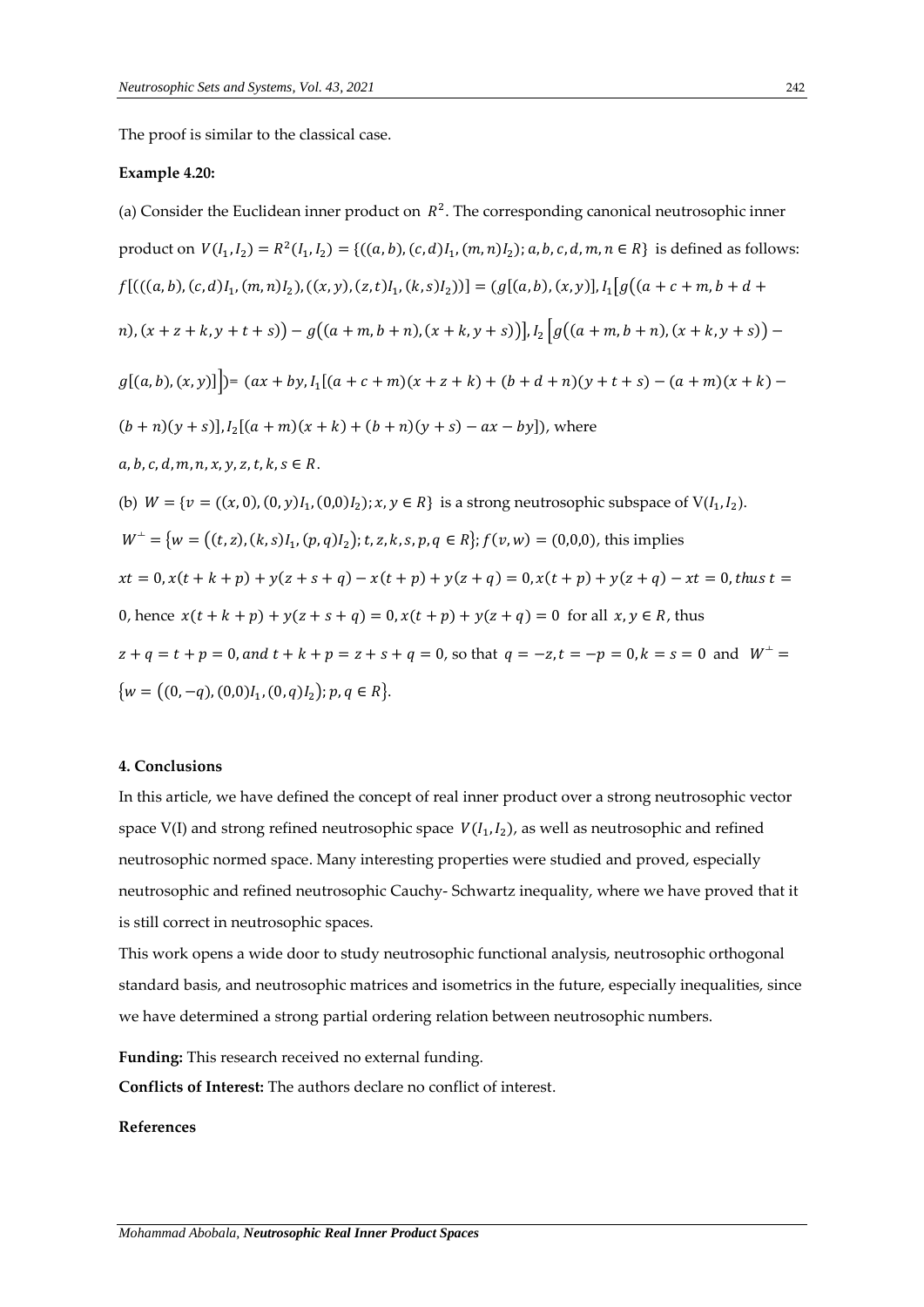[1] Abobala, M., "AH-Subspaces in Neutrosophic Vector Spaces", International Journal of Neutrosophic Science, Vol. 6 , pp. 80-86, 2020

**[2]** Abobala, M., "A Study of AH-Substructures in n-Refined Neutrosophic Vector Spaces", International Journal of Neutrosophic Science", Vol. 9, pp.74-85, 2020.

**[3]** Abobala, M,. "Classical Homomorphisms Between Refined Neutrosophic Rings and

Neutrosophic Rings", International Journal of Neutrosophic Science, Vol. 5, pp. 72-75, 2020.

[4] Agboola, A.A.A,. Akwu, A.D,. and Oyebo, Y.T,. "Neutrosophic Groups and Subgroups",

International .J .Math. Combin, Vol. 3, pp. 1-9, 2012.

[5] Abobala, M., On The Representation of Neutrosophic Matrices by Neutrosophic Linear Transformations, Journal of Mathematics, Hindawi, 2021.

[6] Abobala, M., Semi Homomorphisms and Algebraic Relations Between Strong Refined Neutrosophic Modules and Strong Neutrosophic Modules, Neutrosophic Sets and Systems , Vol. 39

[7] Alhamido, R., and Gharibah, T., "Neutrosophic Crisp Tri-Topological Spaces", Journal of New Theory, Vol. 23 , pp.13-21, 2018.

[8] Alhamido, R., "On Neutrosophic Crisp Supra Bi-Topological Spaces", International Journal of Neutrosophic Science, Vol. 3, pp.11-14 , 2020.

[9] Alhamido, R., and Abobala, M., "AH-Substructures in Neutrosophic Modules", International Journal of Neutrosophic Science, Vol. 7, pp. 79-86 , 2020.

[10] Agboola, A.A.A,. and Akinleye, S.A,. "Neutrosophic Vector Spaces", Neutrosophic Sets and Systems, Vol. 4 , pp. 9-17, 2014.

[11] Agboola, A.A.A., "On Refined Neutrosophic Algebraic Structures", Neutrosophic Sets and Systems,Vol.10, pp. 99-101, 2015.

[12] Injrou, S., "Linear Algebra 1", Tishreen University Press, pp. 121-205, 2018.

[13] Ali, W., "Functional Analysis", Tishreen University Press, pp.45-111, 2013.

[14] Hatip, A., and Olgun, N., " On Refined Neutrosophic R-Module", International Journal of Neutrosophic Science, Vol. 7, pp.87-96, 2020.

**[**15] Abobala, M., On Refined Neutrosophic Matrices and Their Applications In Refined

Neutrosophic Algebraic Equations, Journal Of Mathematics, Hindawi, 2021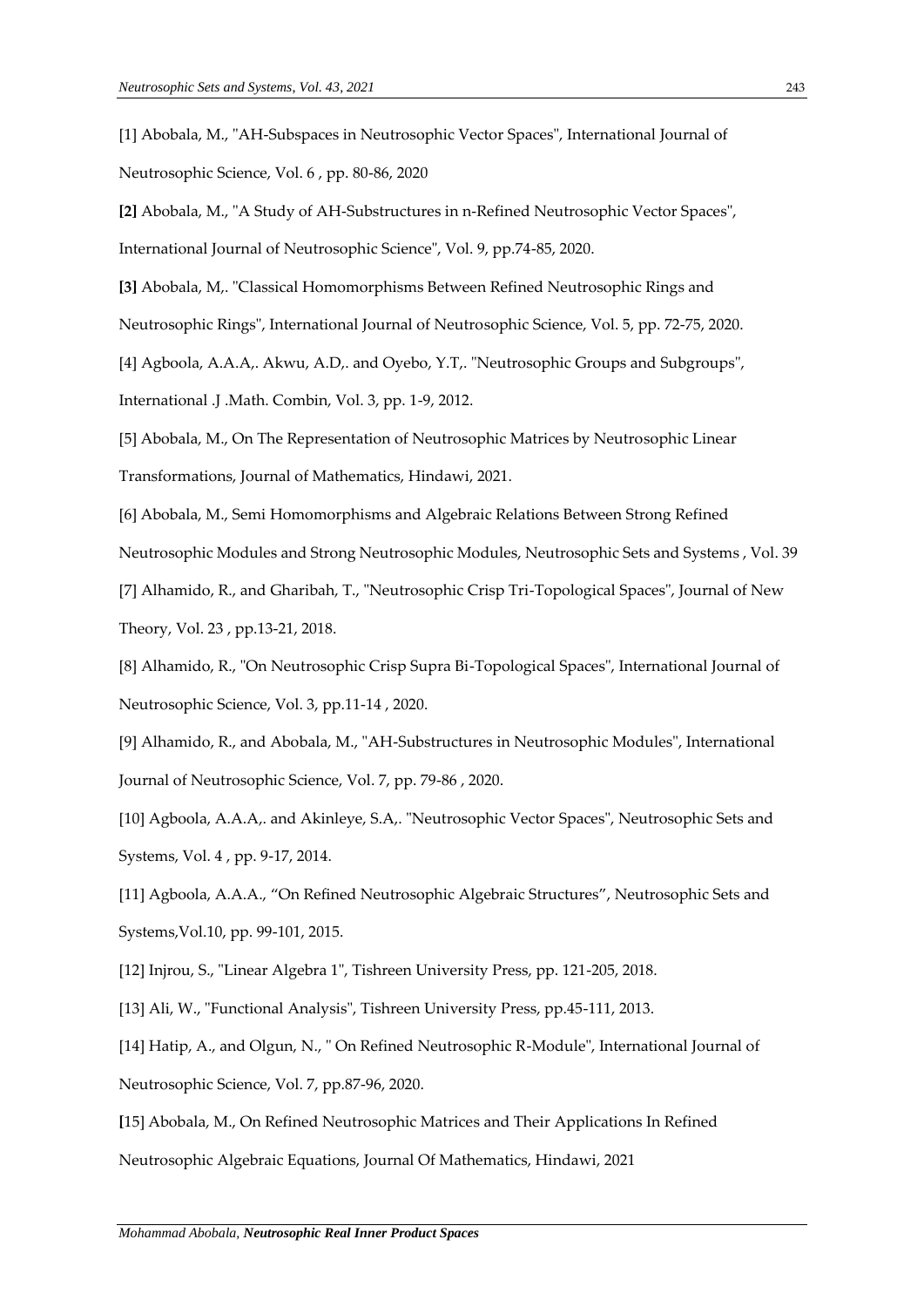International Journal of Neutrosophic Science, Vol. 9, pp. 110-116 , 2020.

[17] Ibrahim, M.A., Agboola, A.A.A, Badmus, B.S., and Akinleye, S.A., "On refined Neutrosophic

Vector Spaces I", International Journal of Neutrosophic Science, Vol. 7, pp. 97-109, 2020.

[18] Ibrahim, M.A., Agboola, A.A.A, Badmus, B.S., and Akinleye, S.A., "On refined Neutrosophic Vector Spaces II", International Journal of Neutrosophic Science, Vol. 9, pp. 22-36, 2020.

[19] Kandasamy, V.W.B., and Smarandache, F., "Some Neutrosophic Algebraic Structures and Neutrosophic N-Algebraic Structures", Hexis, Phonex, Arizona 2006.

[20] Smarandache F., and Abobala, M., " n-Refined Neutrosophic Vector Spaces", International Journal of Neutrosophic Science, Vol. 7, pp. 47-54, 2020.

[21] Sankari, H., and Abobala, M., "Solving Three Conjectures About Neutrosophic Quadruple Vector Spaces", Neutrosophic Sets and Systems, Vol. , pp. , 2020.

[22] Smarandache, F., and Abobala, M., "n-Refined neutrosophic Rings", International Journal of Neutrosophic Science, Vol. , pp. , 2020.

[23].Sankari, H., and Abobala, M., "n-Refined Neutrosophic Modules", Neutrosophic Sets and Systems, 2020.

[24] Sankari, H., and Abobala, M., "AH-Homomorphisms In neutrosophic Rings and Refined Neutrosophic Rings", Neutrosophic Sets and Systems, 2020.

[25].Abdel-Basset, M., Gamal, A., Son, L. H., & Smarandache, F. (2020). A Bipolar Neutrosophic Multi Criteria Decision Making Framework for Professional Selection. Applied Sciences, 10(4), 1202. [26].Abdel-Basset, M., Mohamed, R., Zaied, A. E. N. H., Gamal, A., & Smarandache, F. (2020). Solving the supply chain problem using the best-worst method based on a novel Plithogenic model. In Optimization Theory Based on Neutrosophic and Plithogenic Sets (pp. 1-19). Academic Press. [27].Abdel-Basset, Mohamed, et al. "An integrated plithogenic MCDM approach for financial performance evaluation of manufacturing industries." Risk Management (2020): 1-27. [28].Abdel-Basst, M., Mohamed, R., & Elhoseny, M. (2020). A novel framework to evaluate innovation value proposition for smart product-service systems. Environmental Technology &

Innovation, 101036.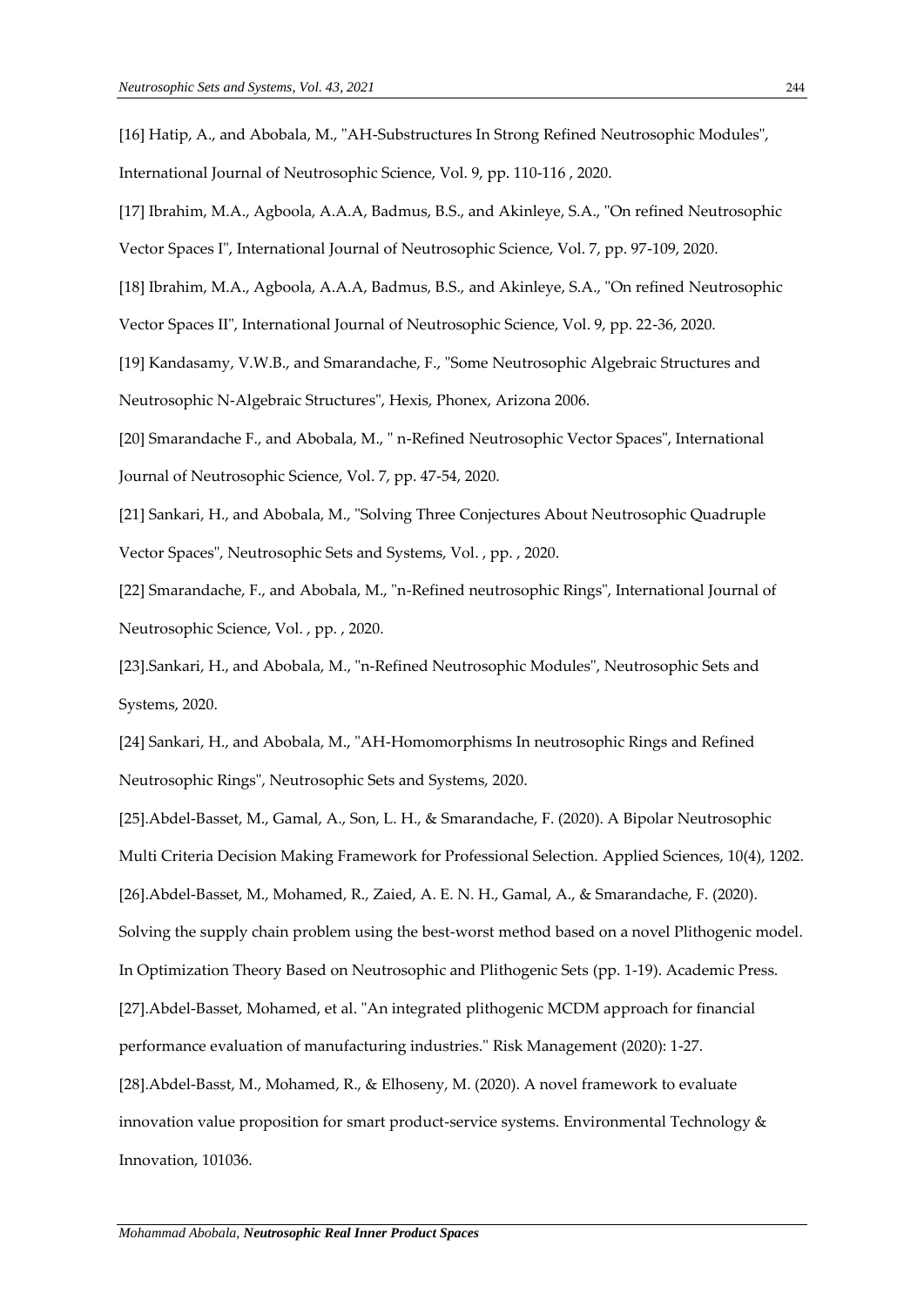[29].Abdel-Basst, Mohamed, Rehab Mohamed, and Mohamed Elhoseny. "<? covid19?> A model for the effective COVID-19 identification in uncertainty environment using primary symptoms and CT scans." Health Informatics Journal (2020): 1460458220952918.

[30] Abobala, M., "On Some Algebraic Properties of n-Refined Neutrosophic Elements and n-Refined Neutrosophic Linear Equations", Mathematical Problems in Engineering, Hindawi, 2021 [31]. S. A. Edalatpanah., " Systems of Neutrosophic Linear Equations", Neutrosophic Sets and Systems, Vol. 33, pp. 92-104, 2020.

[32]. Akram, M. ., Gulzar, H. ., & Smarandache, F. (2020). Neutrosophic Soft Topological K-Algebras. *Neutrosophic Sets and Systems*, *25*, 104-124.

[33] Akram, M., Single-Valued Neutrosophic Graphs, Infosys Science Foundation Series in Mathematical Sciences, Springer, 2018.

[34] Abobala, M., " Classical Homomorphisms Between n-refined Neutrosophic Rings", International Journal of Neutrosophic Science", Vol. 7, pp. 74-78 , 2020.

[35] Abdel-Basset, M., Mai M., Mohamed E., Francisco C., and Abd El-Nasser, H. Z., "Cosine Similarity Measures of Bipolar Neutrosophic Set for Diagnosis of Bipolar Disorder Diseases", Artificial Intelligence in Medicine 101, 2019 , 101735.

[36] Abdel-Basset, M., Mohamed E., Abduallah G., and Florentin S., "A Novel Model for Evaluation Hospital Medical Care Systems Based on Plithogenic Sets" Artificial Intelligence in Medicine 100 2019, 101710.

[37] Abdel-Basset, M., Gunasekaran M., Abduallah G., and Victor C., "A Novel Intelligent Medical Decision Support Model Based on Soft Computing and IoT", IEEE Internet of Things Journal , 2019. [38].Smarandache, F., *n-Valued Refined Neutrosophic Logic and Its Applications in Physics*, Progress in Physics, 143-146, Vol. 4, 2013.

[39] Abobala, M., Partial Foundation of Neutrosophic Number Theory, Neutrosophic Sets and Systems, Vol. 39 , 2021.

[40] A. Chakraborty, B. Banik, S. P. Mondal and S. Alam, " Arithmetic and Geometric Operators of Pentagonal Neutrosophic Number and its Application in Mobile Communication Service Based MCGDM Problem," *Neutrosophic Sets and Systems,* vol. 32, pp. 61-79, 2020.